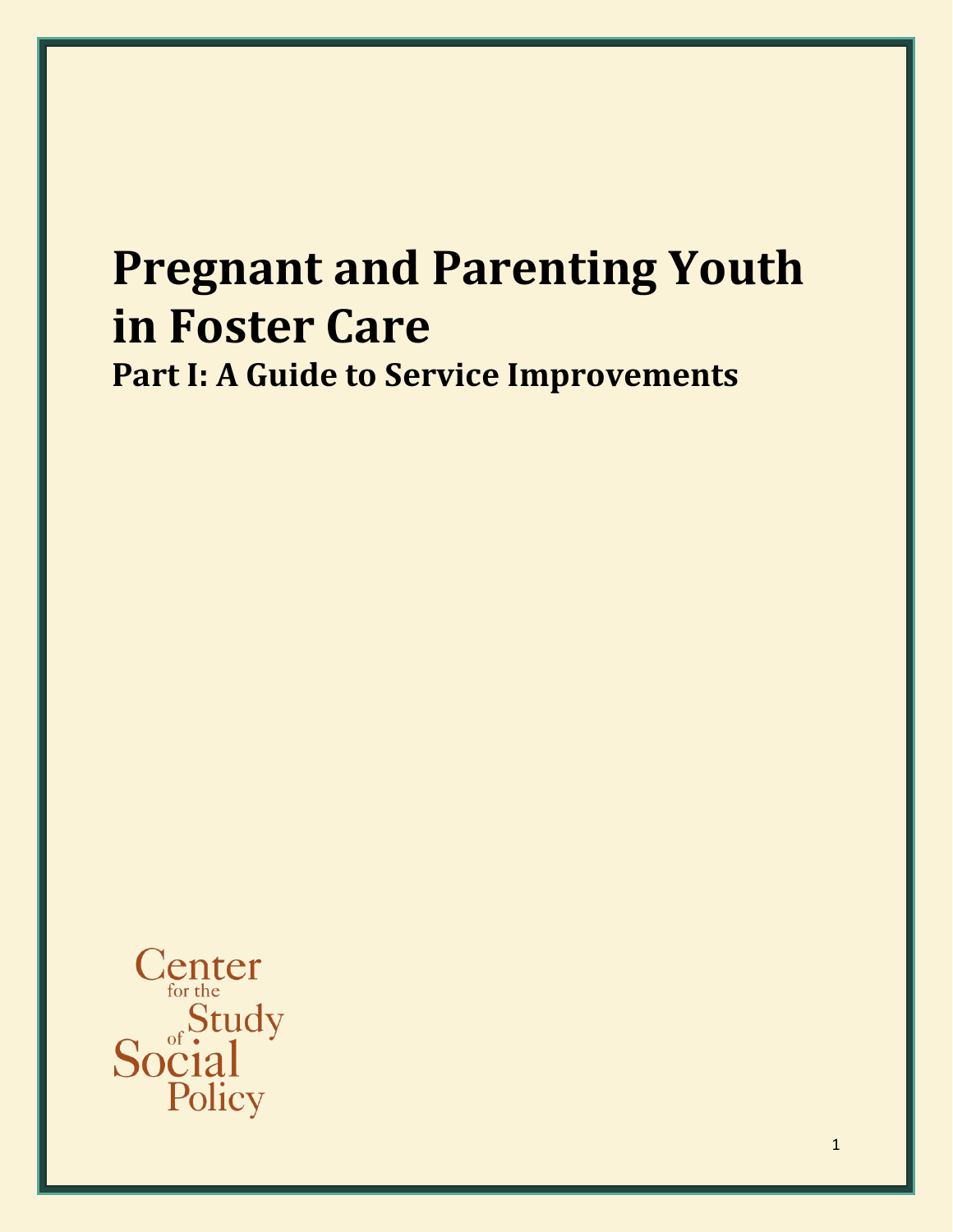# **TABLE OF CONTENTS**

|                                                                             | 3  |
|-----------------------------------------------------------------------------|----|
| <b>State Infrastructure for Service Delivery, Financing, Monitoring and</b> | 5  |
|                                                                             |    |
|                                                                             | 5  |
|                                                                             | 8  |
|                                                                             | 10 |
|                                                                             | 10 |
|                                                                             | 14 |
|                                                                             | 16 |
|                                                                             | 17 |
|                                                                             | 21 |
|                                                                             | 22 |
|                                                                             | 24 |
|                                                                             | 28 |
|                                                                             | 30 |
|                                                                             | 31 |
|                                                                             | 33 |
|                                                                             | 36 |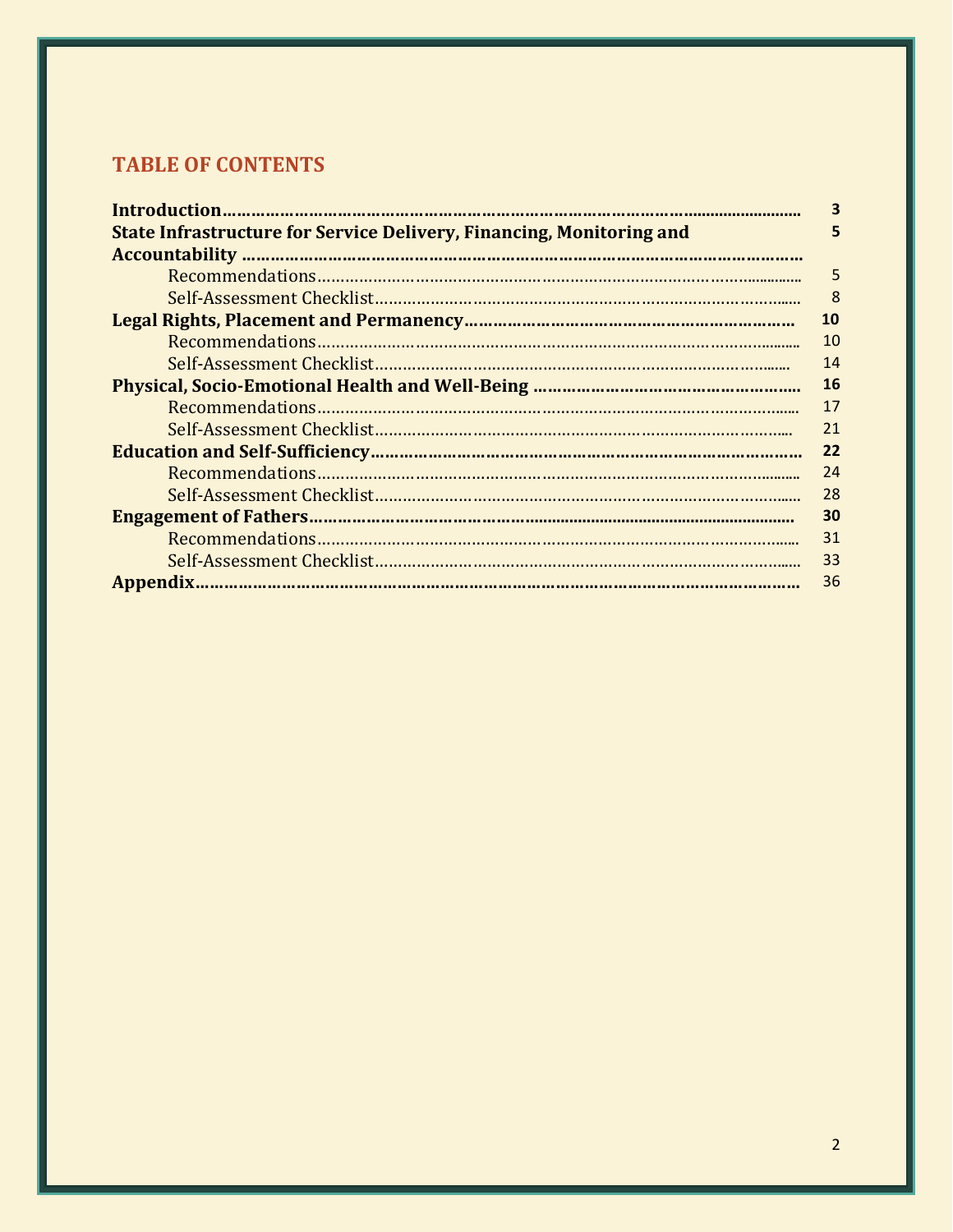# Introduction

This guide offers preliminary policy and program recommendations for state, local and tribal administrators and practitioners committed to addressing the complex needs of pregnant and parenting youth in foster care. It can be used by child welfare systems and their partner agencies and organizations to assess the strengths and gaps in their current array of policies and services, and to determine priorities to achieve better results for pregnant and parenting youth in foster care and their child(ren).

The recommendations grow out of a year-long effort to examine and evaluate what states and localities are currently doing to serve this population. Equally importantly, the recommendations build on conversations and interviews with national, state and local experts. Coupled with a review of the research, this year-long effort helped to identify gaps in service delivery that must be remedied to adequately help these young parents and their children.

Based on the themes that consistently emerged during CSSP's research, the guide is divided into five sections covering the following domains:

- State Infrastructure for Service Delivery, Financing, Monitoring and Accountability
- **Legal Rights, Placement and Permanency**
- **Physical, Socio-Emotional Health and Well-Being**
- **Education and Self-Sufficiency**
- **Engagement of Fathers**

Each section contains policy and program recommendations, spotlights on existing policy, programs and resources that are consistent with those recommendations and a self-assessment checklist that can assist administrators and managers in conducting a review of their jurisdiction's efforts.

Taken together, the recommendations contained within the guide suggest a comprehensive approach for addressing the special needs of pregnant and parenting youth and their children. They are intended to improve the following set of desired results and indicators.

Young Mothers and Fathers in Foster Care and their Children are:

#### Healthy

- Young parents are free of substance abuse or addiction.
- Babies are born full-term and without drug exposure.
- Youth and their children meet appropriate developmental milestones.
- Youth and their children have positive peer relationships.
- Youth who are already parents do not experience a subsequent birth while in care.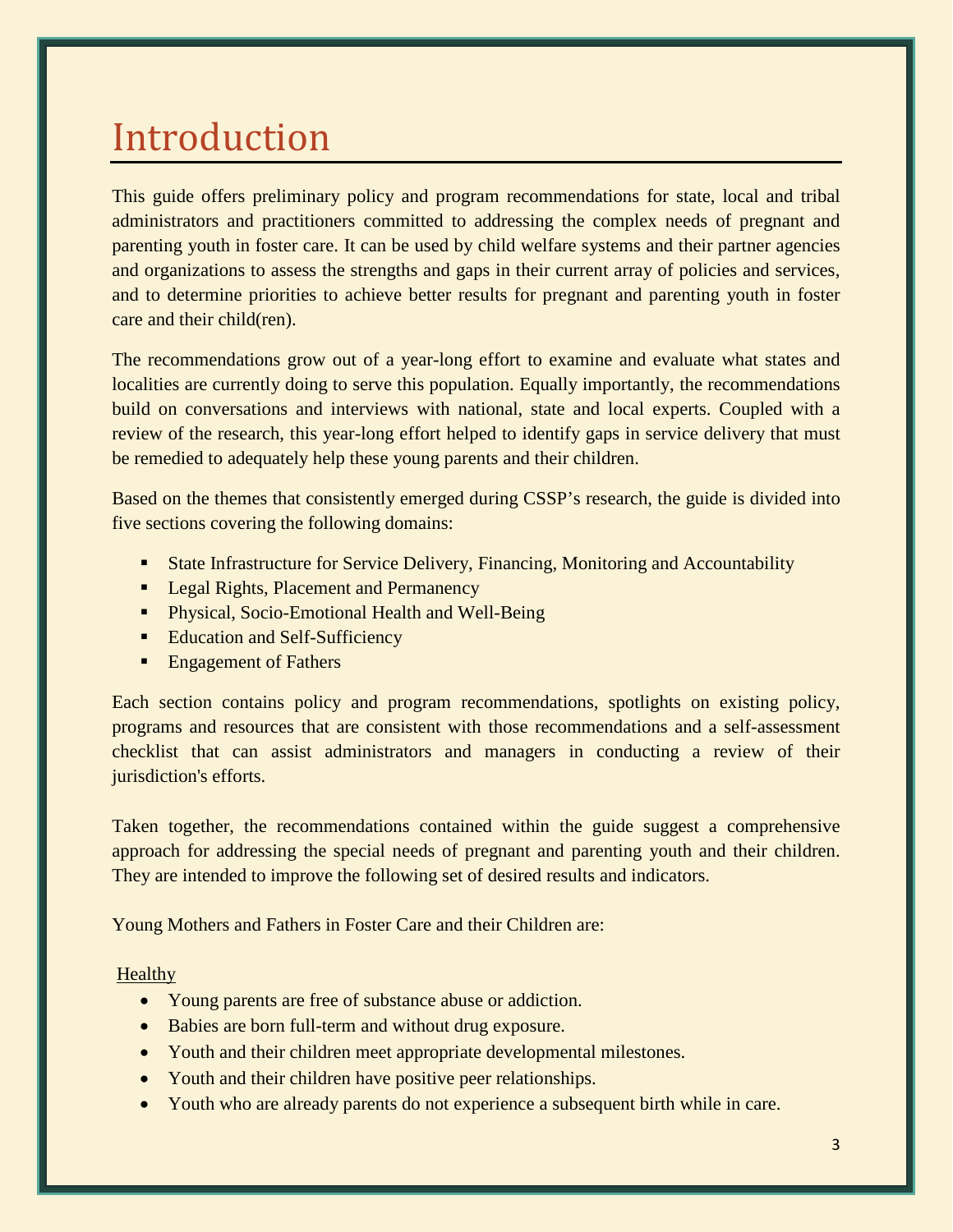#### Successful in School

- Youth are performing at grade level.
- Youth do not drop out of high school.
- Youth complete high school or an alternative equivalency program.
- Youth enter and complete college.
- Youth obtain a secondary credential and have access to employment.
- Children are enrolled in a preschool or early care and education program.
- Children meet educational milestones.

### Safe in Their Families and Communities

- Young parents are placed with their children.
- Children, youth, and families are free of abuse or neglect.
- Youth and their children have stable placements while in care and are safely reunified or placed with permanent families.
- Youth and their children are connected to safe, stable, and affordable housing.
- Youth are connected to a family or other permanent caring adult.

This initiative also encourages the use of a protective and promotive factors framework to support healthy development for the parenting youth and their child. The following protective and promotive factors have been identified in the research literature as being connected to optimal development in both young children and in youth.<sup>[1](#page-3-0)</sup>

- **Resilience:** The ability to respond flexibly and productively to day-to-day stressors and unexpected circumstances; to persevere at difficult tasks; and to maintain hope, optimism, and effort in the face of challenges. *Young parents are supported in building their resilience as individuals and as parents.*
- **Social Connections:** The network of caring family members, friends, and trusted others who you can turn to for advice, support, and assistance. *Young parents have strong social connections with families, peers and communities.*
- **Knowledge of Development:** The understanding and appreciation of typical milestones associated with different stages of development, as well as ways to promote healthy outcomes. *Young parents have the information they need about their own development, the development of their child and how to parent effectively to support their child throughout childhood.*
- **Concrete Support:** The availability of crisis intervention and skill building services and resources. *Young parents have access to concrete supports that will promote their healthy development and allow them to secure the resources they need to care for their child.*

<span id="page-3-0"></span><sup>&</sup>lt;sup>1</sup> See appendix for a more complete description of how the Protective and Promotive Factors Framework has application for working with and supporting pregnant and parenting youth and their children.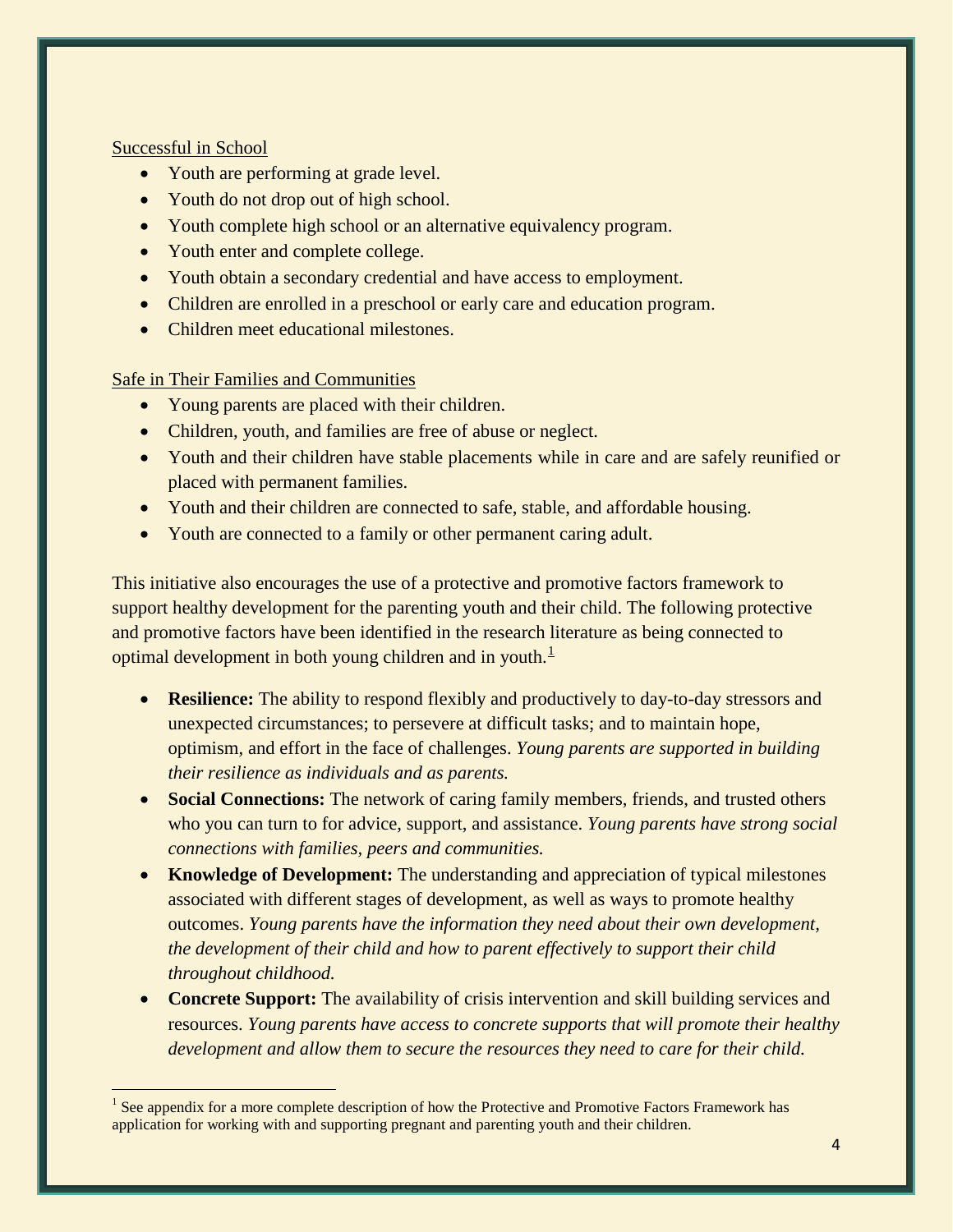• **Developmental Competencies:** The ability to engage and master age-appropriate tasks associated with different domains of development. *Young parents have the tools and skills to support and promote their own social, emotional, cognitive, moral and physical development and the development of their children.*

Some of the policy and practice recommendations will be easily implementable by the child welfare agency. Others will require additional resources and the creation of new partnerships with schools, public health, mental health practitioners, fatherhood programs, and other public, private and community resources. We also recognize that some are more specific and others more general. While there is an intentional focus on the needs of *currently* pregnant and/or parenting youth in foster care and their young families, the strategies outlined below should be embedded within a larger jurisdictional effort to *prevent* adolescent pregnancy and promote healthy sexual behavior.

We anticipate that by partnering with jurisdictions over the next two years, we will sharpen and refine the comprehensive list of recommendations to guide the child welfare field in improving outcomes for pregnant and parenting youth and their children.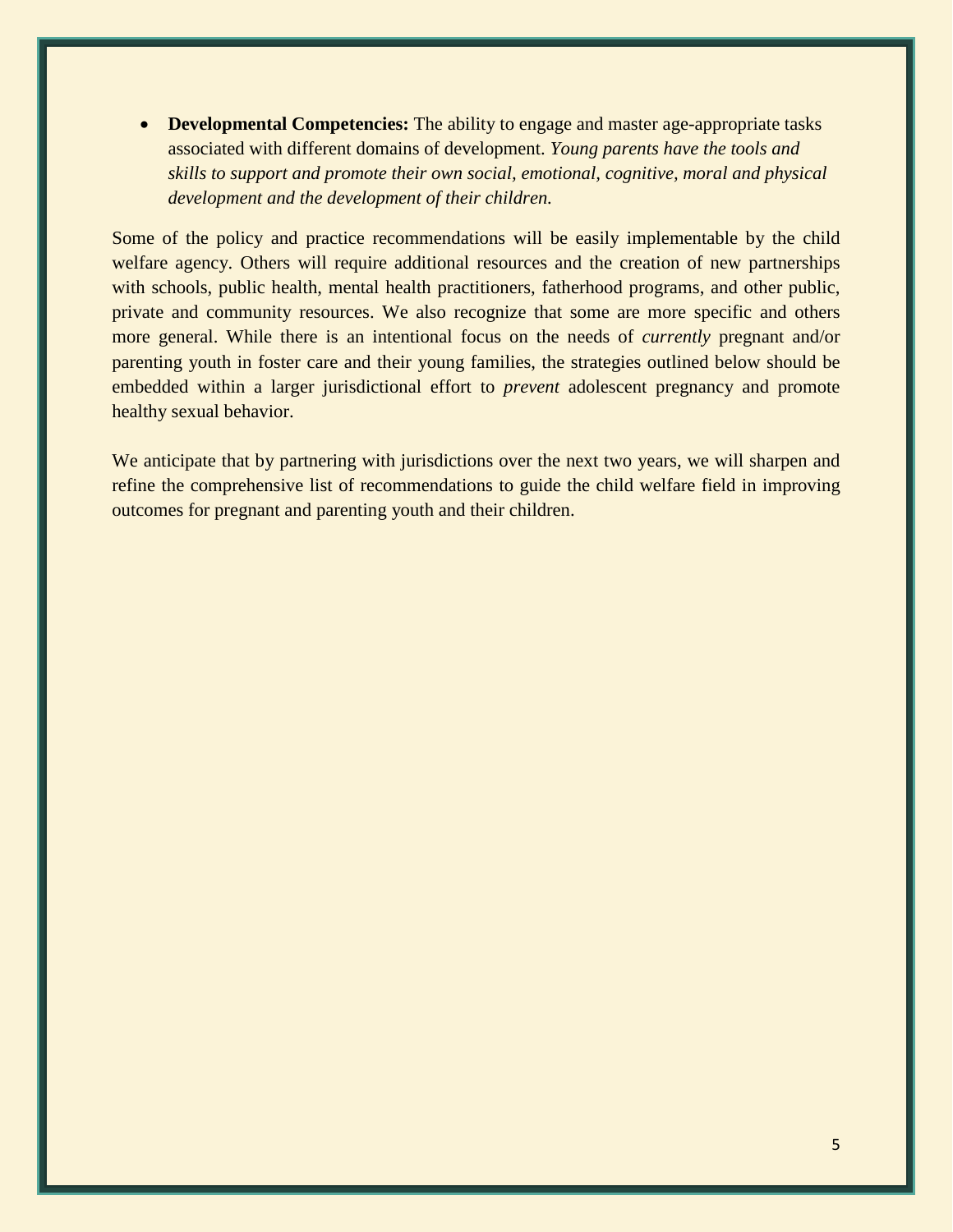# State Infrastructure for Service Delivery, Financing, Monitoring and Accountability

State child welfare systems are responsible for ensuring that all youth in foster care are safe, healthy, permanently connected to families and have the skills needed to be successful. There is an emerging recognition that designing service delivery specifically for pregnant and parenting youth in foster care is a critical part of this responsibility. State child welfare systems are thus realizing that in order to do so, it is it critical to know who these youth are. Gathering and analyzing accurate data, providing needed training for staff, and shifting funding and resources for serving this population is an utmost priority. Nationally, we do not know the exact number of pregnant and parenting youth in foster care; whether these youth are receiving the services necessary to successfully parent and develop as a family; and the overall outcomes for the young parent and baby. Ensuring that jurisdictions know the numbers of pregnant and parenting youth in care within their systems is the first step toward developing services for reaching them and improving outcomes for them and their child(ren).

### *Spotlight on Policy*

**California** enacted legislation (Welfare Institutions Code 16004.5) that requires child welfare agencies in all counties to annually collect data on the number of minors in foster care who give birth and the number of minor parents who remain in placement with their children. It also emphasizes the need to recruit, train, and retain quality foster care providers for youth in foster care who are parents and requires the department to develop a more cost-effective infant supplemental payment rate structure that adequately reimburses caregivers for the cost of infant care and teen parent mentoring.

In **Pennsylvania**, the Philadelphia Department of Human Services is implementing a protocol to collect data and on the number of pregnancies of clients in substitute care.

In **Idaho**, case plans for teen parents in the Department's custody are required to include a plan for the young child, even when that child is not in custody. The teen parent's Alternate Care Plan is expected to address the needs and future of their child. If the teen parent and child are placed separately, each will need their own Alternate Care Plan, but can share a case

#### **Recommendations**

 **States, local jurisdictions and tribal entities must capture, analyze and use data to inform policy and practice.** 

An essential step for understanding and adequately serving this population is knowing exactly how many youth within foster care are pregnant and parenting. Not only should workers document key demographics, outcomes and service issues related to their clients, but information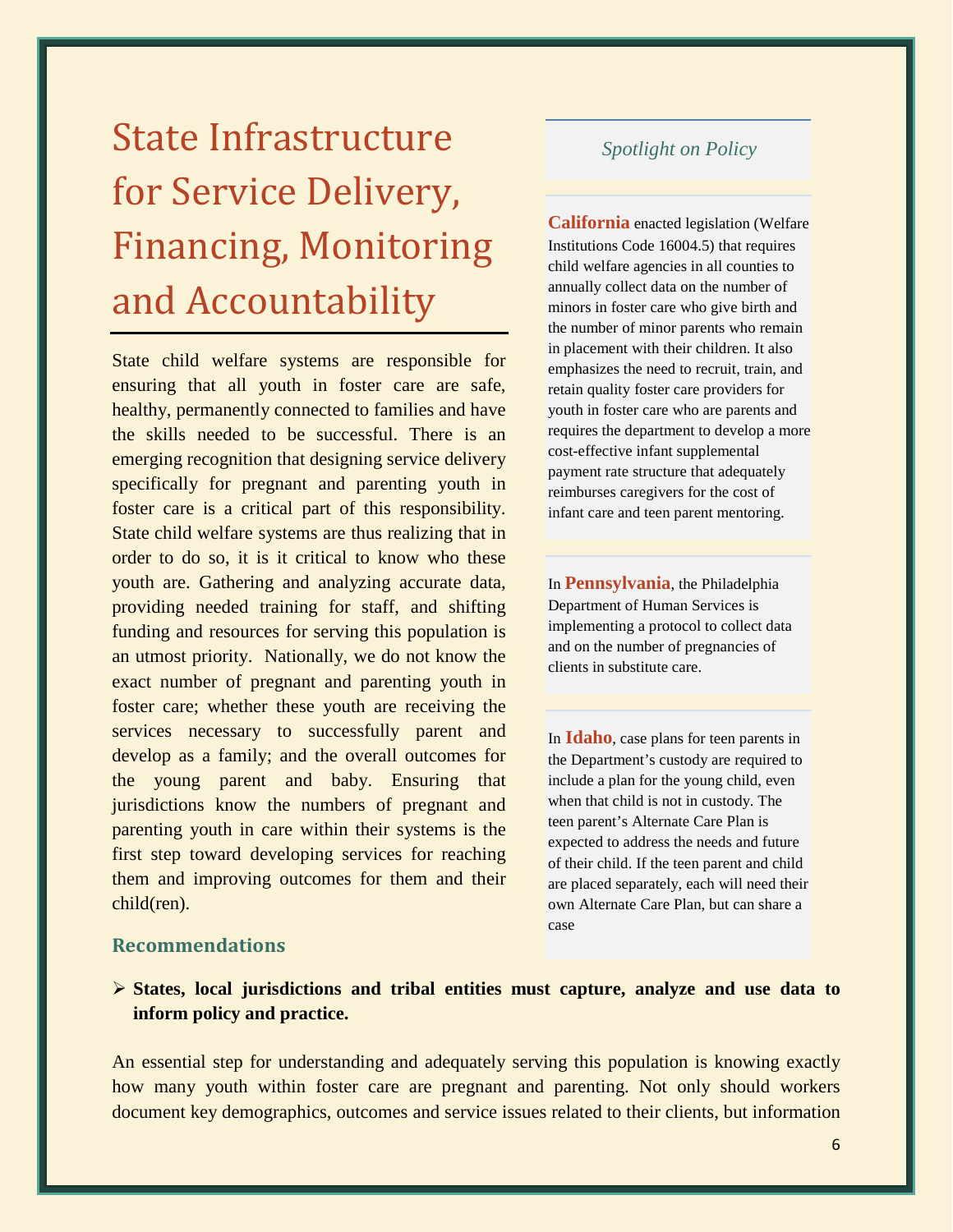must be included in the state's management information system to allow for regular and ongoing reviews of the trends in numbers and outcomes and the service needs of these young families.

### **Use population-specific qualitative reviews to shed light on pregnant and parenting youth, their needs, outcomes and the responsiveness of the service delivery system.**

Qualitative case record reviews can assist child welfare systems seeking to improve their ability to meet the needs of children and families. Given that so little is known about the challenges these particular youth face and the ability of the system to respond to their needs, a qualitative assessment can help augment quantitative information that the agency collects and shed light on the story behind the data. Qualitative reviews should also include an analysis of whether there is evidence in the case plan of efforts aimed at building protective and promotive factors.

#### **States should implement the federal option to extend foster care to age 21**

States should extend foster care until age 21 for youth in their custody, an option that is especially important for youth who are pregnant or parenting. Research indicates that youth who remain in care delay parenting, are less likely to be homeless, are more likely to attend college and have a higher overall earning potential. To simultaneously meet federal requirements and promote positive outcomes, systems leaders should broadly define the conditions for young people to remain in foster care until age 21 and allow young people to re-enter care if they so choose (see next recommendation). If structured well, policies that extend benefits to age 21 can ensure continued supports for parents and their children, including access to Medicaid, opportunities for higher education, employment opportunities, transitional housing, and early childhood development opportunities. These components help to ensure that young people achieve positive outcomes, make a successful transition to adulthood, and increase the odds that they can become self-sufficient and successful in their parenting role.

#### **Allow youth who choose to exit foster care prematurely to re-enter at any time before they turn age 21.**

A significant challenge to serving young people in foster care is the number of youth who leave care voluntarily before 21. Not surprisingly, many youth are anxious to exit the system as quickly as possible without fully understanding the repercussions of doing so. A common, and understandable, perspective of youth is that success is defined by independence from the child welfare system. Most often, young parents are committed to supporting their new family and making it on their own. They want better outcomes for their children than what they had while they were in foster care, and may feel they have learned how to achieve them simply from knowing what *not* to do. In reality, young parents take an even greater risk by emancipating early because failure to secure adequate housing, employment, etc. can threaten the safety of their children and potentially make them even more vulnerable to repeating the cycle of abuse,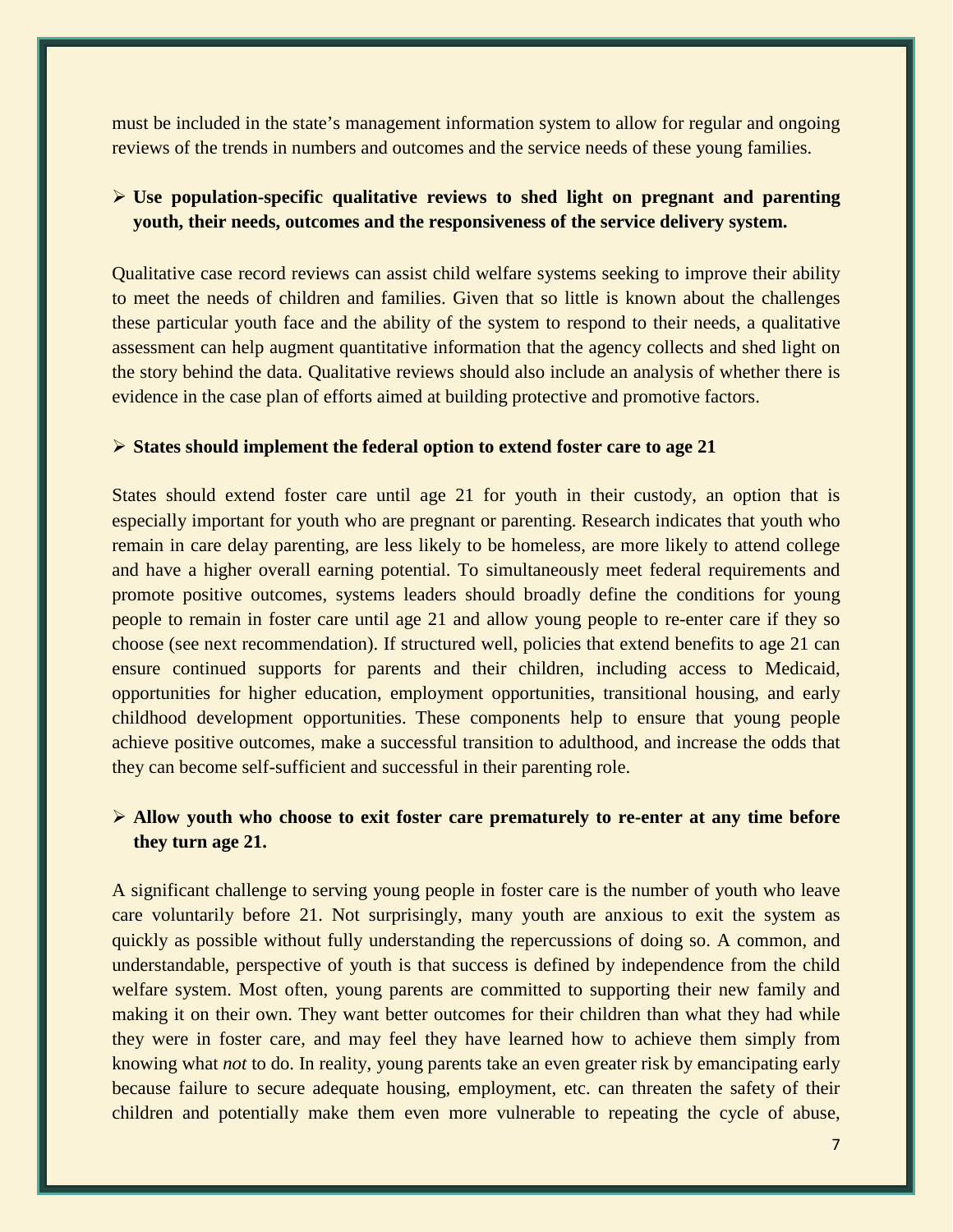neglect, and/or system involvement. System leaders can reduce these risks by adopting a flexible grace period for re-entry that is straightforward and ensures protections are in place for parenting youth that do not threaten the custody of their child(ren).

#### **Use Title IV-E foster care maintenance payments to meet the placement needs of the children of young parents in foster care.**

Title IV-E regulations allow for a payment increase on behalf of a young parent in foster care to ensure that the needs of the infant can be met in the same foster care setting. The infant does not have to be in custody in order for the Title IV-E maintenance payment to accommodate the needs of the child. As detailed in the Federal Child Welfare Policy Manual, Section 475(4) (B) of the Act requires "that foster care maintenance payments for a minor parent in foster care cover a child of such parent if the child is placed with the minor parent. Neither the statute nor regulations require the State to have placement and care responsibility for the child in order for such costs to be included in the minor parent's foster care maintenance payment." It should be noted that if the foster youth is not in custody, Title IV-E administrative costs cannot be claimed on behalf of that child.

## **State and local training and staff development resources need to ensure that staff and resource parents have the knowledge of youth development, skills and expertise needed to support pregnant and parenting youth up to the age of 21.**

Staff and partners who have the skills to conduct developmentally appropriate discussions about sex, pregnancy prevention, health pregnancy outcomes, and healthy intimate relationships are in the best position to build trusting, secure relationships with youth. Engaging pregnant and parenting youth in meaningful assessments and service delivery requires qualified staff who have been trained to support these young adults to build, prepare and maintain their own support teams; identify appropriate placements for themselves and their children; engage in healthy relationships; and ensure their children's healthy development. Youth should be encouraged to take the lead in their own planning and decision making. State child welfare staff must also have the administrative supports and skills to coordinate with medical practitioners, and individuals with expertise in child development, trauma-informed practice, parenting, financial literacy, career development and employment services. Case planning and appropriate teaming with resource parents and external supports and providers must be structured to support the needs of both the adolescent and the developing child, regardless of whether the child is in custody. Agencies need to recruit, train and assist resource parents who have the interest and skills to play the dual role of raising an adolescent and supporting that youth in a parenting role.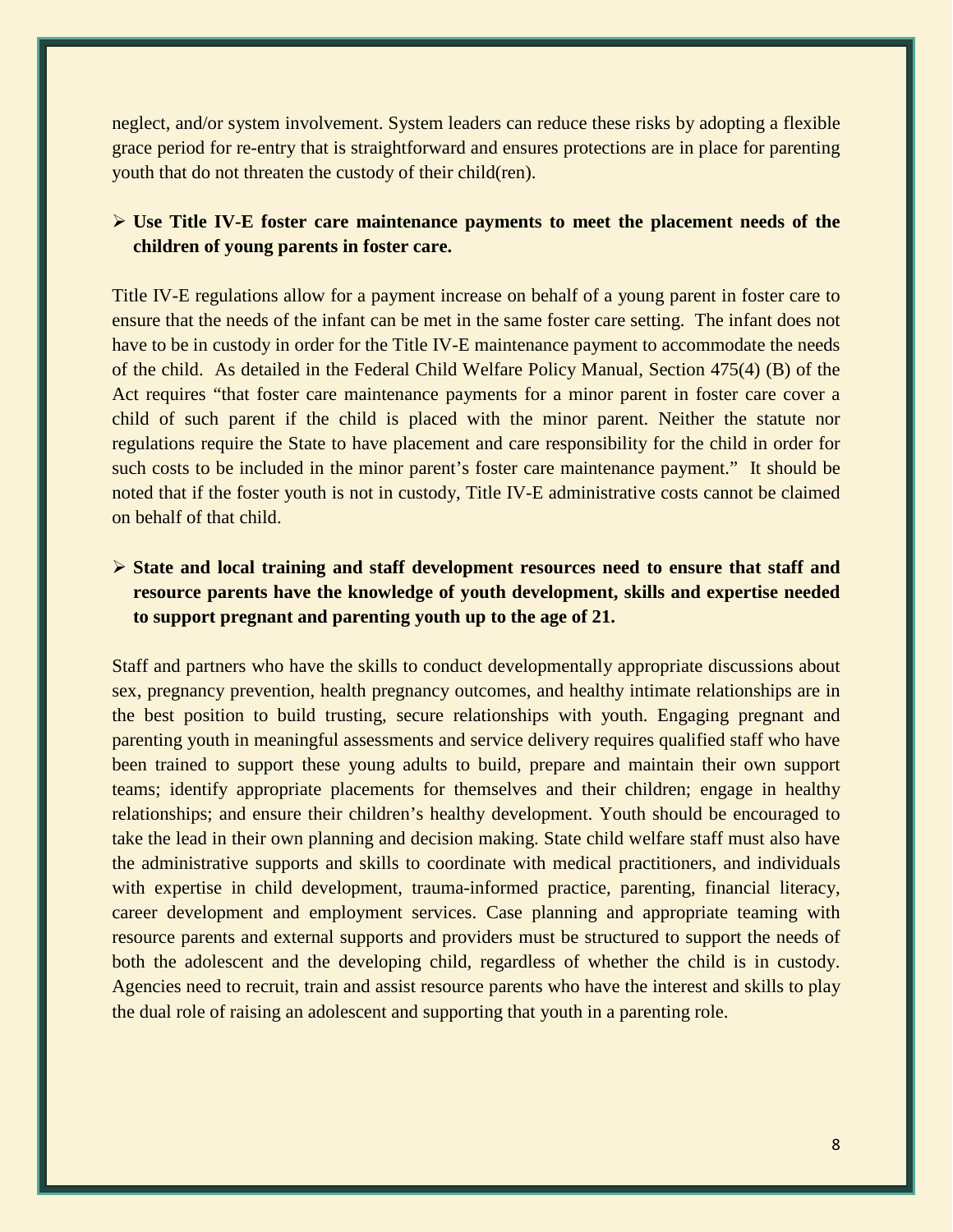# **SELF ASSESSMENT CHECKLIST: STATE INFRASTRUCTURE FOR SERVICE DELIVERY, FINANCING, MONITORING AND ACCOUNTABILITY**

In using the following self-assessment checklist, jurisdictions are urged to evaluate whether they have adequate policies, programming, resources and accountability measures to ensure that each recommendation strategy is reaching all pregnant and parenting youth.

#### **State management information systems must capture, and states must analyze and use, the following information about the population, its needs and outcomes:**

- $\Box$  Number and percent of youth in foster care who are pregnant and their demographic information (age, race, ethnicity, placement history, educational status).
- $\Box$  Number of children of youth in foster care and their placement status.
- $\Box$  Custodial status of parents of youth in foster care.
- $\Box$  Number and percent of young men in foster care who are fathers and their demographic information (age, race, ethnicity, placement history, educational status).
- $\Box$  Number and percent of fathers of babies who are actively connected and involved in their baby's growth and development.
- $\Box$  Number and percent of young parents who complete high school, are enrolled in college or postsecondary education program or have access to meaningful job training or employment opportunities.
- $\Box$  Number and percent of young parents who are connected to housing prior to exiting foster care.
- $\Box$  Number and percent of young parents who exit foster care to family.
- $\Box$  Number and percent of babies of young parents in foster care who are born full-term and without drug exposure.
- $\Box$  Number and percent of children born to young parents in foster care who are enrolled in a high quality early care and education programs.
- $\Box$  Number and percent of youth who remain in care to age 21 and/or re-enter care.
- **Population-specific qualitative reviews are used to shed light on pregnant and parenting youth, their needs, outcomes and the responsiveness of the service delivery system.** 
	- $\Box$  Quality case reviews are adapted to collect information about the specific needs of young parents and their children.
	- $\Box$  Annual reviews of service delivery to pregnant and parenting youth are conducted.

### **Workers document in the family case plan and record in the state child welfare information system the following:**

- $\Box$  Report of Pregnancy
- $\Box$  Confirmation of Pregnancy/Delivery
- $\Box$  Decision regarding pregnancy
- $\Box$  Permanency goal or goals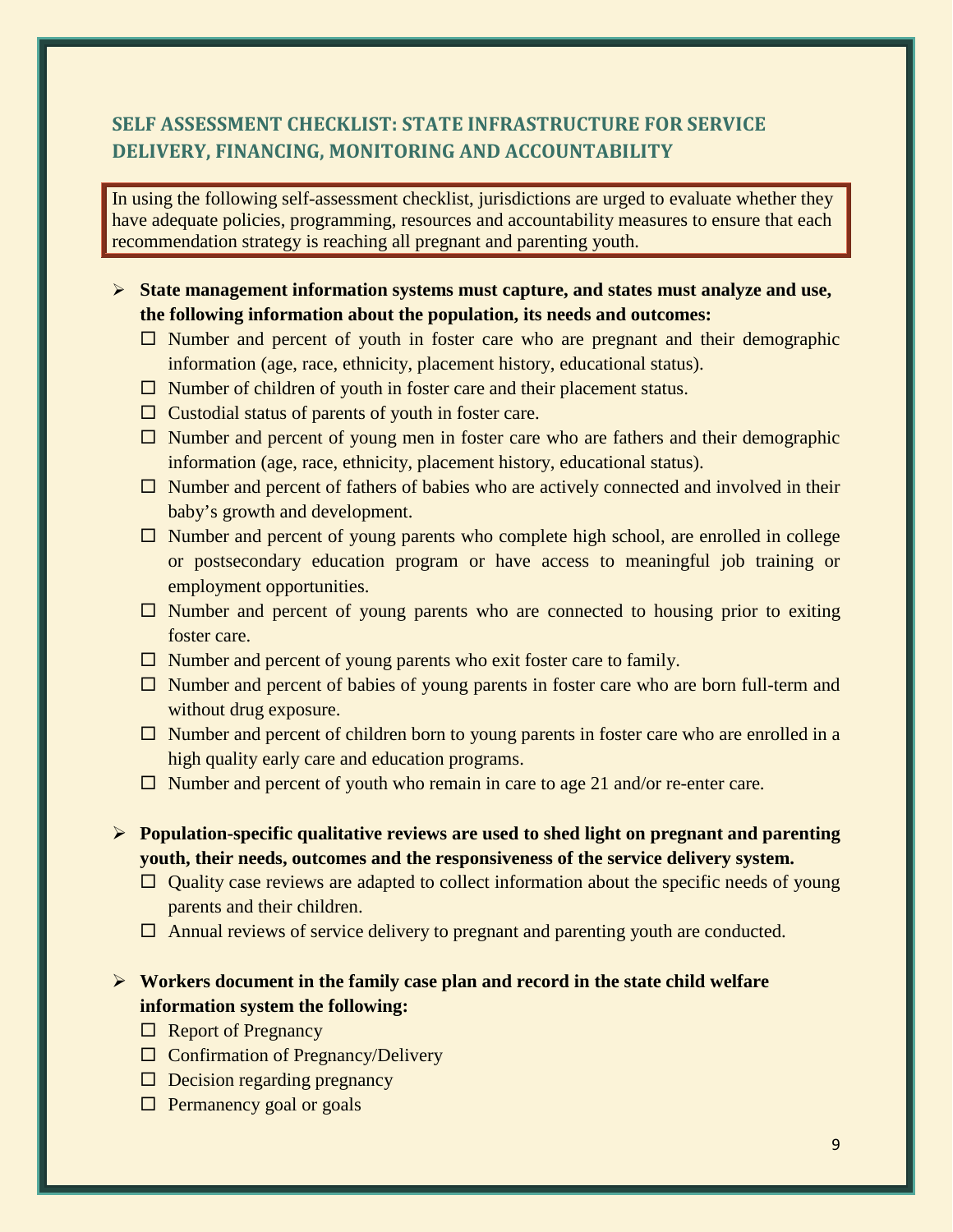- $\Box$  Legal and physical custody status of minor parent and infant.
- $\Box$  Efforts to place minor parent and infant together when that is the plan.
- $\Box$  Confirmation that young men in foster care have become fathers.
- $\Box$  Status of living arrangement, permanency status, educational attainment, and employment of young parents exiting or aging out of foster care.
- $\Box$  Alleged and confirmed father information
- $\Box$  Medical provider and legal contacts
- $\Box$  Services offered, refused and subsequent attempts to encourage participation.
- $\Box$  Services provided or linkages to services
- $\Box$  Federal, State, and local benefits offered, applications completed, and benefits received.
- **Fiscal policies are adjusted to provide maintenance payments and support for youth in foster care and their babies until age 21.**
	- $\Box$  Title IV-E funding for minor parents in care is used to cover support for both the parent and the child without bringing the baby into state custody.
	- Foster care eligibility continues to age 21**.**
- **Youth are allowed to re-enter foster care at any time before they turn age 21.** 
	- $\Box$  Youth who exit before the age of emancipation are informed of their right to return to care.
	- $\Box$  Youth who re-enter are placed with their children unless there are safety concerns to indicate otherwise.
- **State and local training and staff development resources ensure that staff and resource parents have the skills and expertise needed to support pregnant and parenting youth.** 
	- $\Box$  Agencies have dedicated staff, advocates and mentors with targeted skills in working with pregnant and parenting youth in foster care.
	- $\Box$  Resource parents' training focuses on the developmental needs of youth and the approaches for modeling positive parenting.
	- $\Box$  Outreach and training are done to educate community stakeholders, including schools, mental health professionals and others about the unique needs of pregnant and parenting youth in foster care.
	- $\Box$  Family team approaches support the young family, and youth regularly are involved in planning for their futures and all decision making affecting them and their child(ren).
	- $\Box$  Mother and child, and whenever appropriate the father, share a family case plan and are assigned the same caseworker.
	- $\Box$  Training and contracts with providers address the protective and promotive factors shown to enhance youth and child development.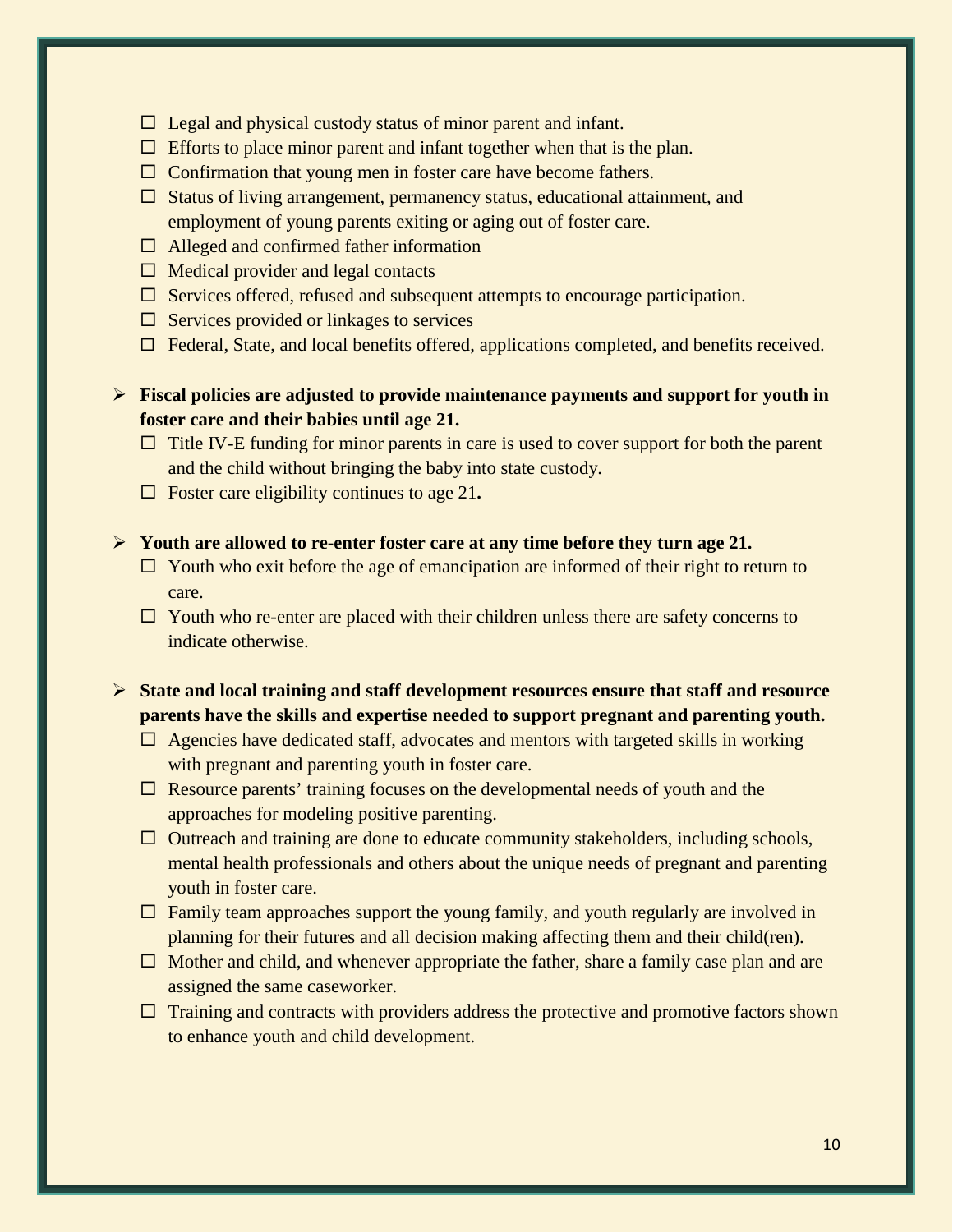# Legal Rights, Placement and Permanency

The issues surrounding legal rights, placement needs and permanency of pregnant and parenting youth are multifaceted and require individualized case planning and service delivery tailored to the youth's situation. It is crucial to ensure that the youth are both aware of, and fully understand their legal rights and options from day one, including family planning decisions, paternity rights, custody rights, and placement options for themselves and their children.

The young person should also be assisted to safely pursue permanency for him/herself, while simultaneously considering how to ensure the permanency of his/her own child(ren). As with the foster care population as a whole, pregnant and parenting youth are not a one size fits all population. Some young people first enter the foster care system when they become pregnant, or already have a child(ren), while others become pregnant once in foster care. All situations require caregivers to be prepared to nurture and support youth while also helping him/her to carry out his/her new parenting role, with attention to the need for strong bonding and attachment between parent and baby. In applying a multi-generational approach, child welfare needs to view each member – parent and child – as an integral part of a unified family rather than viewing the family as a collection of separate clients with separate and disconnected service needs.

#### **Recommendations**

 **Every youth who is pregnant or is the father of a child should receive counseling on his/her legal rights, responsibilities, and options.** 

# *Spotlight on Policy*

**Kansas'** policy manual states that "The teen parent's case plan shall reflect a need for services, goals, and objectives which will allow the infant to remain in placement with their parent."

**Arizona's** policy and administrative regulations require that regardless of the youth's decision related to the pregnancy, the out-of-home care provider must not verbally abuse, threaten or make humiliating comments, unreasonably deny privileges, contact and visitation, or isolate the child. The out-of-home care provider should also be fully informed and aware of the medical, health, nutrition, and other prenatal, medical and emotional needs of the child and be willing and able to meet her needs.

A **New York** policy details placement procedures in protective and nonprotective situations, with an emphasis on keeping the mother and child together. It calls for close scrutiny in cases of voluntary agreement, requires reasonable efforts to provide the minor parent (s) with supports and services for custody to remain with them, and places responsibility on the caseworker to decide if the presence of the foster parents or residential program staff might also offset any risks. The court has a non-placement option of having the custody (of the infant) remain with the (minor) parent and ordering the local district to exercise supervision. The directive also requires that current cases where physical or legal custody had been relinquished be reevaluated within three months.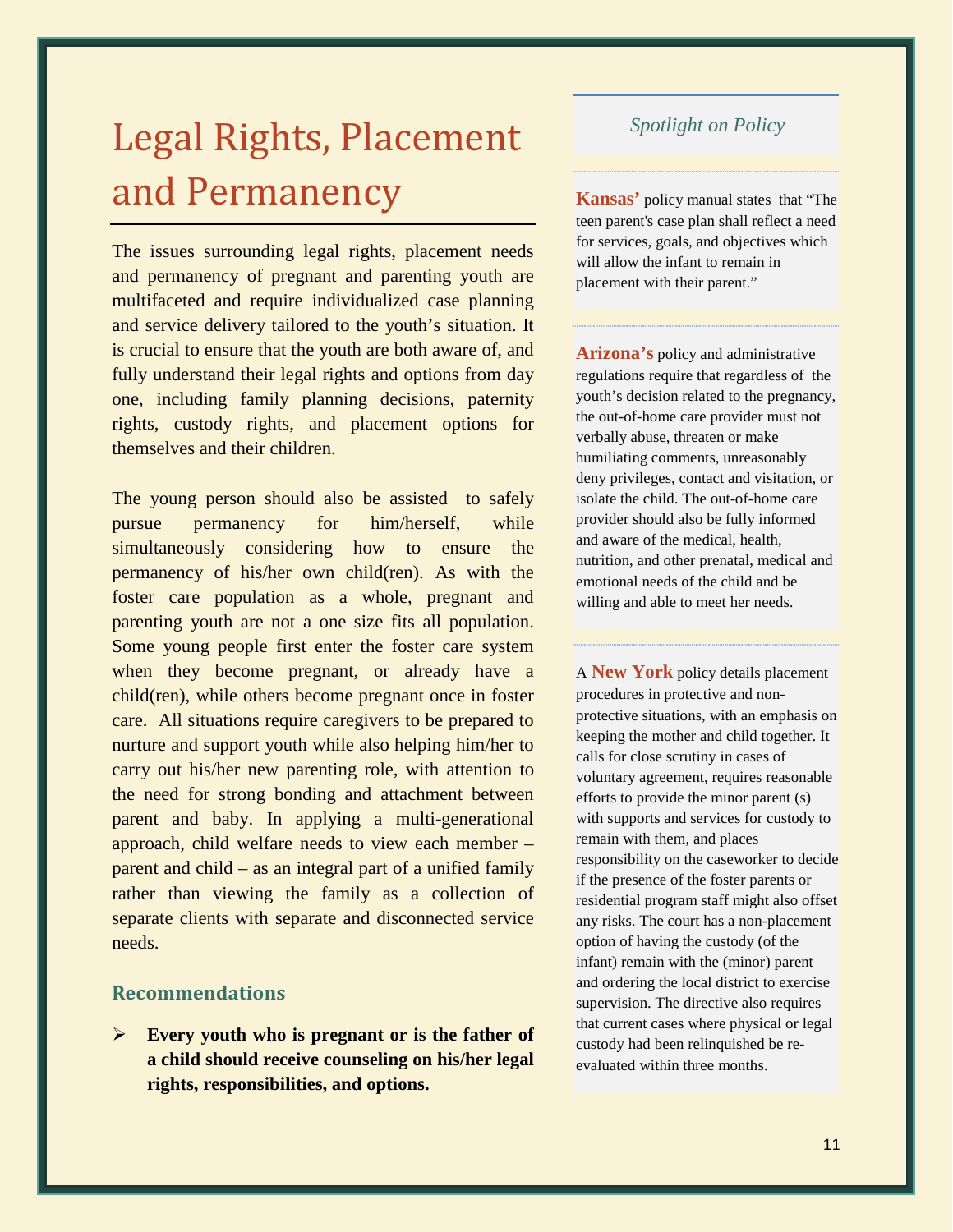Regardless of the youth's ultimate decisions surrounding the pregnancy, it is important that both mothers and fathers are aware of their legal rights and are directly and immediately connected to quality legal representation. When young women in foster care first become pregnant, they need to be informed of all their options by someone who can present accurate, unbiased, and valueneutral choices. This includes information about family planning, parenting, legal guardianship, voluntary placement, and adoption. Such information should be given by persons who are qualified to provide full disclosure, such as nurses and attorneys, and the pregnant youth should be assisted to make decisions related to the pregnancy free from the pressures of her caretakers, caseworkers, and others. Once the decision is made, the caseworker and resource parent can develop a case plan with the youth that is supportive of the young person's choices. In addition, all youth who are parenting must be provided with information and expertise to navigate the system, including but not limited to information on maternal and paternal rights, the legal system, agency policy, the placement process and available placement options.

## **Decisions regarding the legal and physical custody of infants should be guided by a commitment to preserving the family unit to achieve permanency for the young child and his/her parent together.**

The United States Supreme Court has ruled that parents have a fundamental right to the custody of their children and to guide their upbringing, although it has never specifically addressed the rights of young parents. For this reason, the practice of removing the infant without a substantiated claim of abuse or neglect and solely based on the mother's age or foster care status may violate the constitutional rights of the parent. Removal of the infant of a young parent in foster care should only occur when there is an imminent threat to his/her health or safety or when reasonable efforts to maintain the placement with appropriate support services have been exhausted or are inappropriate.

Considering the importance of the mother-child attachment bond, it is imperative to keep the young mothers and their infants together, whenever safely possible, while pursuing the safest and most appropriate permanency options and services. Separating an infant from his/her mother is a traumatic experience and is likely to have lasting effects on healthy bonding and attachment. In non-protective situations, the young woman should always be placed together with her infant and be given every opportunity to care for the infant with appropriate support services. In cases where the safety of the child is in question, reasonable efforts should be made to provide and maintain placement of the infant and parent together in an effort to preserve the family unit. If the mother is unable to adequately parent the child, the agency should consider maintaining placement of the infant with the mother in a home or facility that is uniquely designed to support attachment and bonding and that can ensure the safety and well-being of the parent and infant.

In cases in which the child of a young parent in foster care must be removed from his/ her custody, the removal of an infant should never be used as a threat or leverage point in dealing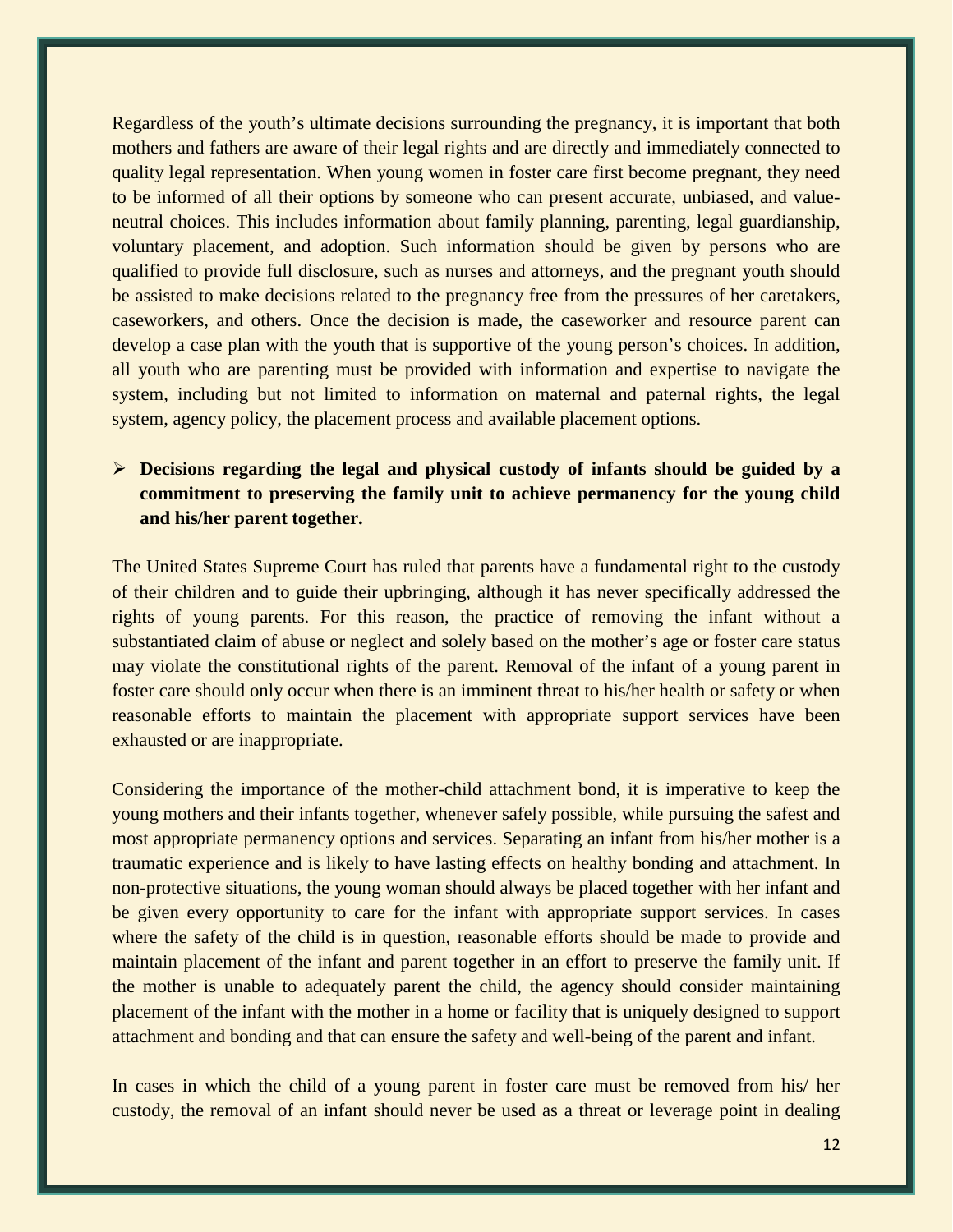with these young parents. Instead, the young parent must be afforded regular visitation with the infant as well as appropriate services and supports that can help her regain custody. Given the importance of the first few months of life for ensuring a close bond and attachment between parent and infant, the standard should be for daily visits to occur. Efforts should also be made to search for extended family members or others who are known to the young parent and who can be a temporary placement resource for the child. If this is not possible, the youth should be matched with a resource parent who is committed to helping the young parent stay connected to and ultimately reunify with her child(ren).

## **Ensure that young parents and their children have access to a continuum of placement settings that can ensure their safety and well-being, with priority given to placement within a young person's family system.**

The environment in which a young parent raises his/her child is instrumental for the adolescent's development, the infant's development, and the development of a safe and healthy parenting relationship. Given that this population is not homogenous in terms of need, a range of settings is appropriate. This range might include helping the youth return home to their family of origin, live with a relative or other adult with whom they have a strong attachment, be placed in a foster home that is specially trained to help young mothers and fathers become successful parents, or be placed in a residential treatment where pregnant mothers/new mothers and babies can be together while parents address past trauma. The first priority is for the least restrictive and most homelike settings for young mothers, fathers, and their children. Toward this end, placement within a young parent's family of origin should be considered first, including the father's family of origin. If placement with birth parents is not safe for the young parents or their children, placement with another relative or caring adult is the next best possible option.

If placement within the family network is not possible, the young family should be placed with a resource parent who is equipped to manage the young parent and her baby. Assessment of the willingness and capacity of the resource parent to care for both the youth and baby is essential so that the young parent is supported in forming a strong attachment to her baby, and has a safety net should she need assistance with learning appropriate parenting behaviors. It is critical to ensure that young people are not stigmatized or re-traumatized by resource parents or others because of the pregnancy or their decision to parent. Careful matching between resource parents and the pregnant/parenting youth is required to ensure that resource parents who only want to parent an infant are weeded out for consideration. If the young person is in group care or residential treatment, an assessment of the suitability of that placement should also be made to ensure the safety of the mother and child. Finally, ensuring the stability and continuity of placements will enable the young families to maintain stability in school, medical care, and mental health treatment.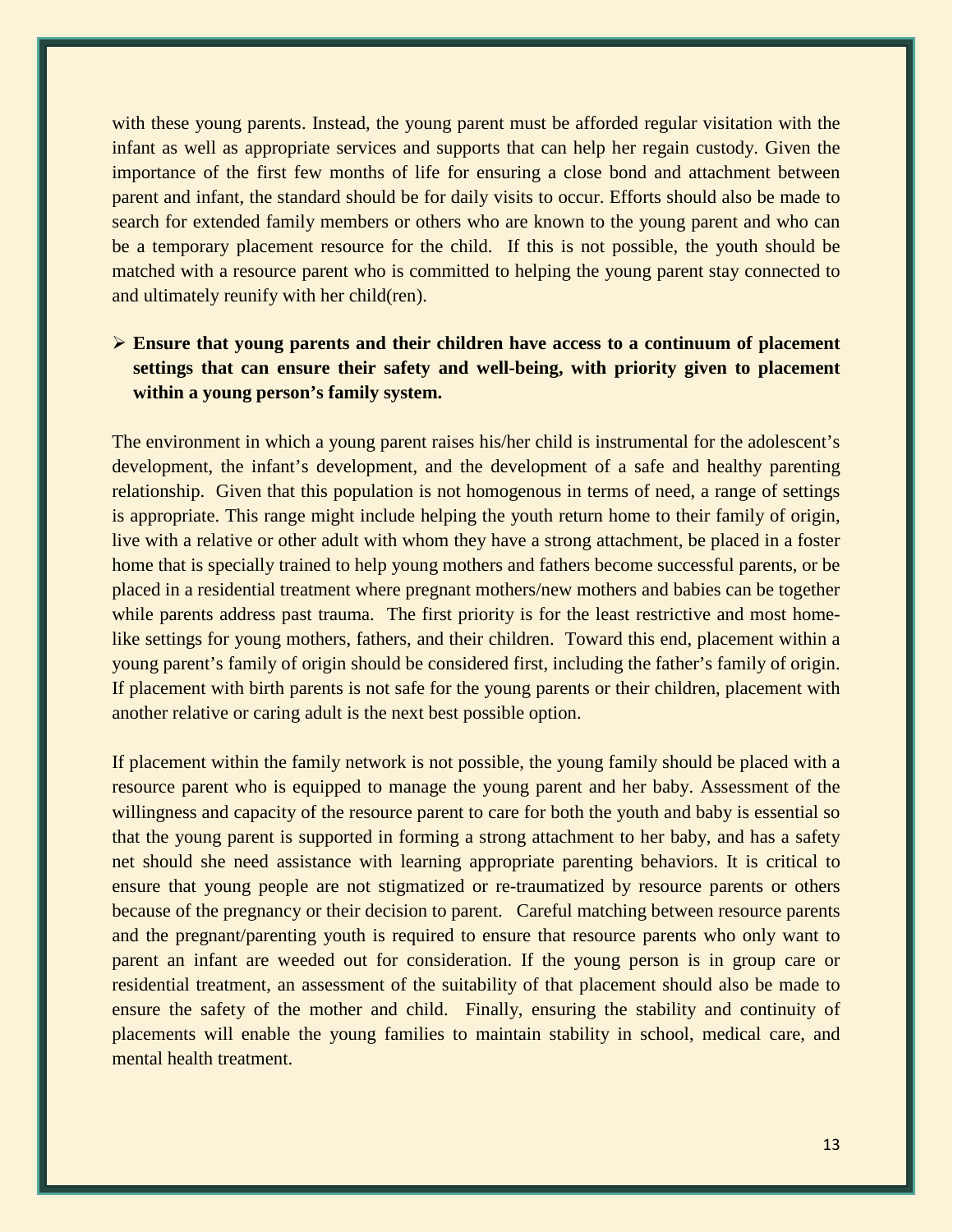# *Spotlight on Promising Programs*

#### **Shared Family Care**

SFC is a model for serving adolescent parents in foster care and their children in which the entire family is temporarily placed in the home of a family trained to mentor and support the parents. SFC promotes the safety of children while preventing family separation. Its long-term intended effects are: safety of children in participating families; greater stabilization and self-sufficiency and improved wellbeing of children and parents.

Key elements of this model include:

- Mentor families who are carefully screened and who receive extensive training in child safety and welfare issues, child development, parenting, adult communication, conflict resolution, community resources, etc.
- Careful matching between mentor and participant families, a rights and responsibilities agreement, an individualized service plan developed jointly by the participant and mentor families, a case manager, a child welfare worker, and anyone else involved with the participant family.
- Services including: teaching and mentoring parenting and living skills, clinical treatment and counseling, and helping parents establish positive connections with community resources.

*Source*: Abandoned Infants Assistance Resource Center

*For more information:*  [http://aia.berkeley.edu/media/pdf/sf](http://aia.berkeley.edu/media/pdf/sfc_evaluation_plan.pdf) [c\\_evaluation\\_plan.pdf](http://aia.berkeley.edu/media/pdf/sfc_evaluation_plan.pdf)

[http://www.childwelfare.gov/outofh](http://www.childwelfare.gov/outofhome/types/shared.cfm) [ome/types/shared.cfm](http://www.childwelfare.gov/outofhome/types/shared.cfm)

When a young parent has treatment needs that cannot effectively be addressed in a home-like setting, placement in residential treatment should be considered as a last option. Residential treatment facilities that allow mothers and babies to stay together, provide families and fathers safe access to the baby and parent, and use evidence-based treatment modalities can provide young parents with the opportunity to address past trauma in a safe environment. In cases where residential treatment is needed, planning for transition to community and family should begin on day one.

 **Pursue permanency through reunification, guardianship, adoption or a strong relationship with a caring adult while simultaneously helping young parents make a successful transition to adulthood.**

Youth transitioning from foster care with a child or the imminent birth of a child need many of the same things that all transitioning youth need – a safe and stable place to live, health care, transportation, and educational and employment resources. However, this type of transition planning should compliment *and not replace* legal and relational permanency goals. It is critical that when pregnant and parenting youth do exit the system, they have achieved the highest level of legal permanency available for themselves and their child. Therefore, permanency planning efforts and timelines for permanency must be uniquely designed to address the needs of the young parent and child without one being at the expense of the other. If legal permanency cannot be achieved, older youth who are pregnant and parenting should be helped to identify at least one caring and reliable adult who is committed to providing unconditional and lasting emotional support. This person should be a source of encouragement, involved in the youth's life and support them in their parenting role, and should be someone they feel they can turn to in times of need. The odds of achieving legal and/or relational permanency for young people in foster care and their children will be much stronger if the young person has access to services that can help address past trauma and other mental health issues that often present barriers to forming lasting relationships (see section on Physical, Socio-Emotional Health and Well-Being).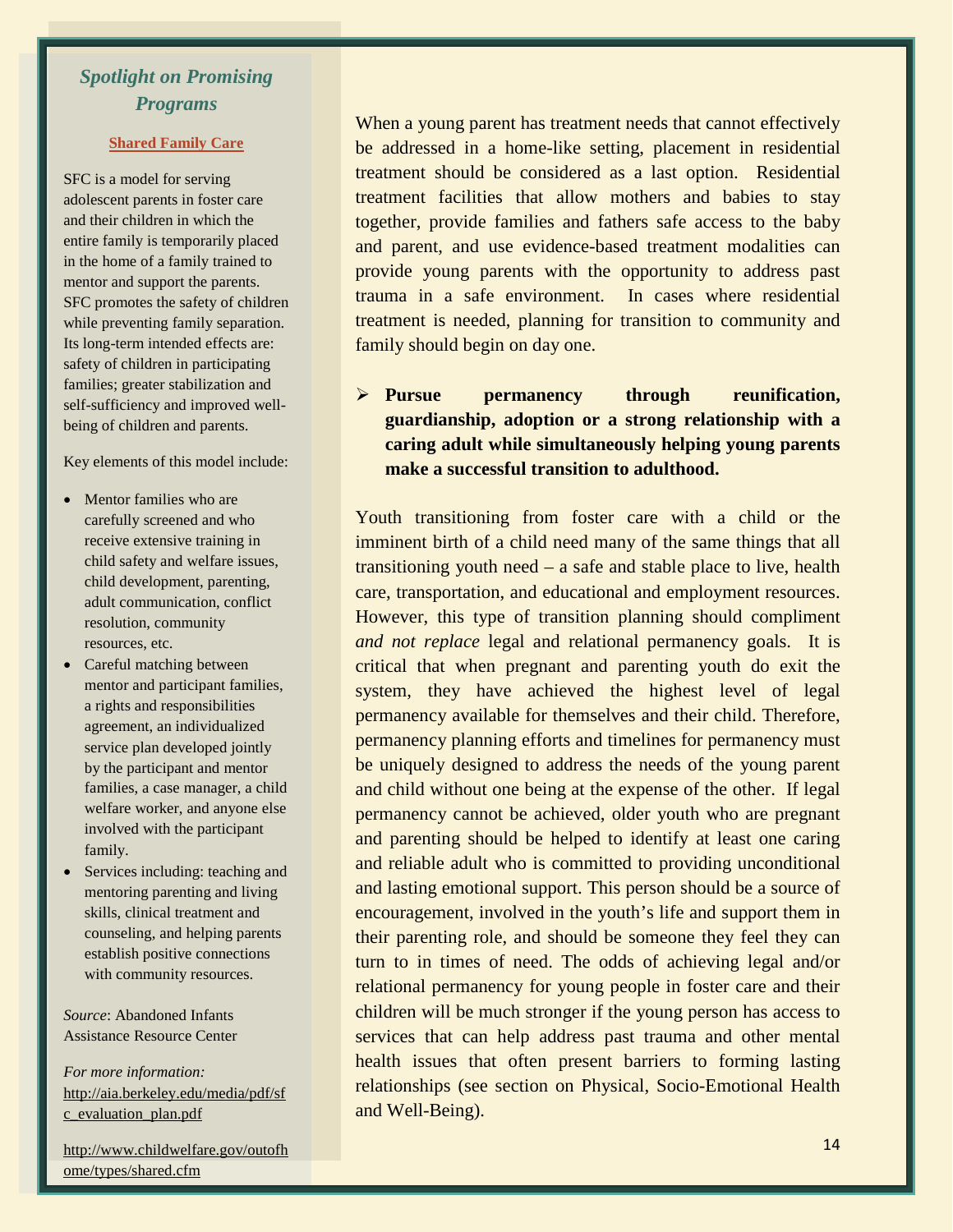# **SELF-ASSESSMENT CHECKLIST: LEGAL RIGHTS, PLACEMENT AND PERMANENCY**

In using the following self-assessment checklist, jurisdictions are urged to evaluate whether they have adequate policies, programming, resources and accountability measures to ensure that each recommendation strategy is reaching all pregnant and parenting youth.

### **Every youth who is pregnant or is the father of a child receives counseling on his/her legal rights, responsibilities, and options.**

- $\Box$  Youth receive legal representation regarding custody of their child.
- $\Box$  Youth are informed about applicable notification and consent laws.
- $\Box$  Youth are provided with legally accurate information about family planning.
- $\Box$  Youth are able to access appropriate family planning services.
- $\Box$  Youth are connected with family planning or adoption agencies.
- $\Box$  Youth are connected to appropriate counseling services.
- **Decisions regarding the legal and physical custody of infants are guided by a commitment to preserving the family unit to achieve permanency for the young child and his/her parent together.**
	- $\Box$  Infants are not brought into custody solely because one or both parents are in foster care or solely as a strategy to access financial resources or services for the infant.
	- $\Box$  Staff is trained to make expert custody decisions and to advocate for appropriate custody decisions in court, with the clear understanding that babies of young parents in foster care do not have to be in state custody in order to pay for their care.
	- $\Box$  Young mothers in foster care maintain legal and physical custody of their infants unless there is sufficient evidence to file a petition to the court for removal based on abuse or neglect. In situations when the safety of the infant is questionable, the young mother and child(ren) are to be placed together with additional safety support services, and the young mother should maintain custody.
	- $\Box$  Youth and their infants are placed with relatives (including paternal family members) whenever possible or with a foster family that is committed and has the skills to support the youth in her/his parenting role or to support visitation and reunification when separation between mother and infant is necessary due to safety concerns.
	- $\Box$  The father or the father's family is involved in the consideration of placement resources.
	- $\Box$  In situations when an infant is removed from his/her parent's custody, daily visits are arranged, as well as services and supports that can help the young parent regain custody.
	- $\Box$  Staff understand the importance of building relationships from a developmental perspective, including the mechanisms for sustaining positive familial and non-familial relationships.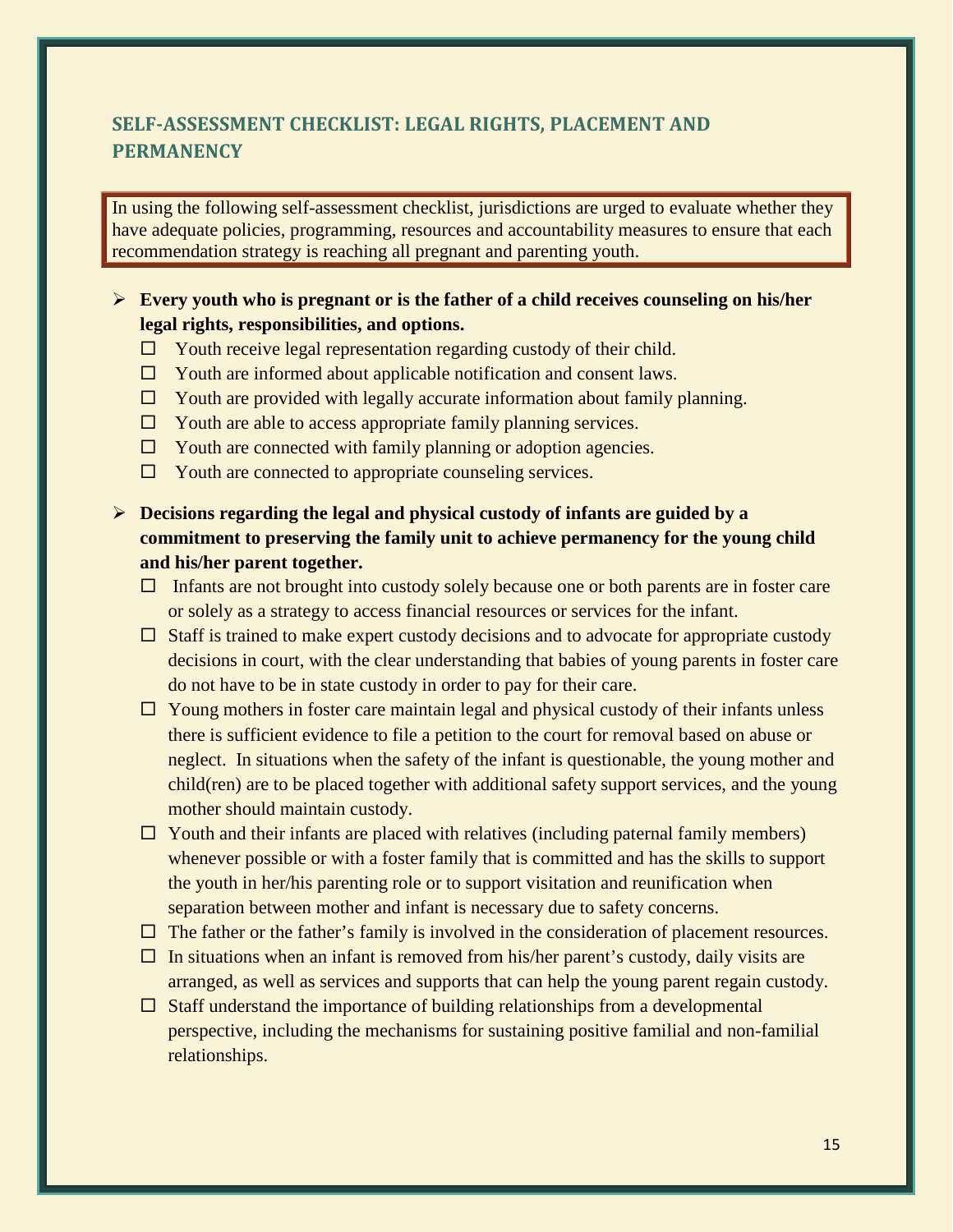- **Young parents and their children have access to a continuum of placement settings that can ensure their safety and well-being, with priority given to placement within a young person's family system.**
	- $\Box$  Staff conduct an immediate assessment of the safety and appropriateness of the existing living arrangement with special considerations regarding the needs of the mother and baby.
	- $\Box$  Pregnant and parenting youth and their children are placed in the least restrictive, most home-like based settings that can accommodate their specific needs, with priority on placement within the youth's family network.
	- $\Box$  Resource parents are assessed for their appropriateness as a resource for pregnant and parenting youth in foster care, for their commitment and skills to help care for both the mother and baby and for their ability to support the teen in a parenting role.
	- $\Box$  If residential treatment is essential to address past trauma the mother and baby are placed together and planning for transition back to the family and community begins from the first day of placement.
- **Goals for young parents and their children are established to achieve legal or relational permanency through reunification, guardianship, adoption or a strong relationship with a caring adult while simultaneously assisting young people with the transition to adulthood.**
	- $\Box$  Permanency goals are prioritized, while simultaneously helping youth meet developmental needs associated with transition to adulthood.
	- $\Box$  Young parent(s) and their children, persons close to them and other formal supports are actively engaged in an ongoing teaming, assessment and planning process focused on permanency for all of the members of the family.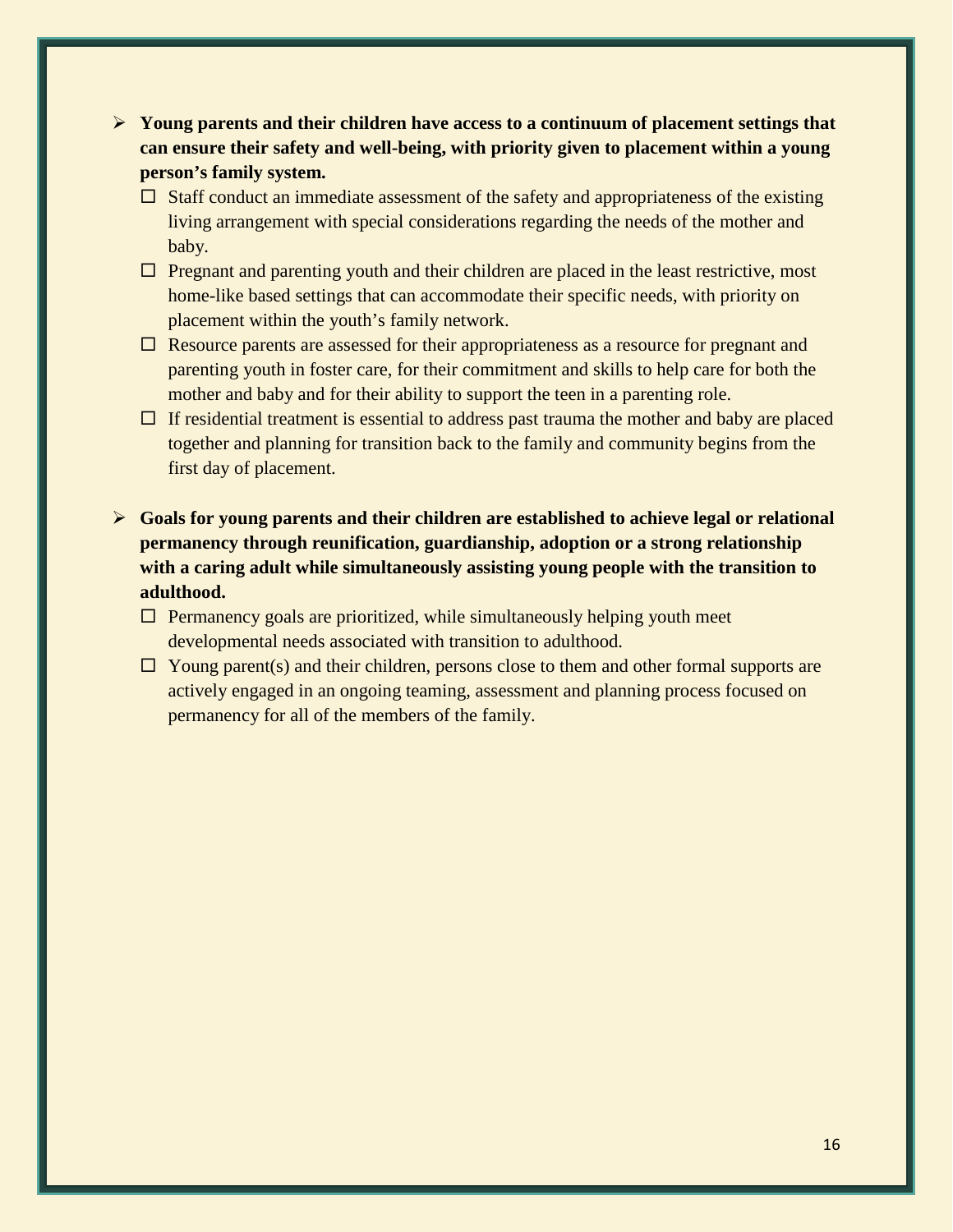# Physical, Socio-Emotional Health and Well-Being

The dimension of the child welfare agency's mission that seeks to ensure the well-being of children in their care is particularly complicated for pregnant and parenting youth in foster care. Adolescence in general is marked by significant changes in a child's cognitive, physical and emotional maturity. Finding a balance between nurturing these developmental changes and embracing the responsibilities of adulthood poses a challenge for all youth and their caretakers. Parenthood adds another dimension, requiring child welfare to balance the physical and mental health needs of young parents in foster care and the physical health and safety of their children.

Services and supports designed to ensure healthy development of a young person in foster care and his/her children should have three major priorities: 1) ensuring the healthy development of the young parent, 2) ensuring the healthy development of the infant/toddler, and 3) nurturing the parent-child relationship to promote attachment and bonding. A multigenerational approach with a focus on well-being and the promotion of protective capacities is conducive to addressing past trauma and can also be used as an opportunity to help youth in foster care understand how pregnancy and/or parenting fit into their plans for the future. As foster youth, the lack of a supportive network may already put them at a serious disadvantage; when coupled with the enormity of being an adolescent parent, multiple risk factors present both challenges and critical opportunities for positive intervention.

## *Spotlight on Policy*

In **Alaska**, the policy manual requires that the worker address the following as applicable, in assessment and case planning: help to the minor mother with family, peer, and other significant relationships, including paternal involvement and socialization and support opportunities for single young mothers. Caseworkers must also find counseling and subsequent services for abortion and adoption when appropriate.

**Arizona's** policy manual recognizes that meeting the health needs of children is a responsibility shared among parents, CPS Specialists, out-of-home care providers and medical providers. Each party shares the responsibility of assuring that the child receives early and consistent medical care including the review and communication between all parties of the child's medical and health condition, any other prenatal medical, nutritional and emotional needs, and any health or safety issues, such as substance abuse concerns. Arrangement of transportation to medical and other appointments must also be secured.

In **Kentucky**, the worker must ensure that the pregnant youth receives mental health services, if needed, convene a family team meeting including mental health therapist, if applicable, and assist the youth with a referral to Family Support for needed services.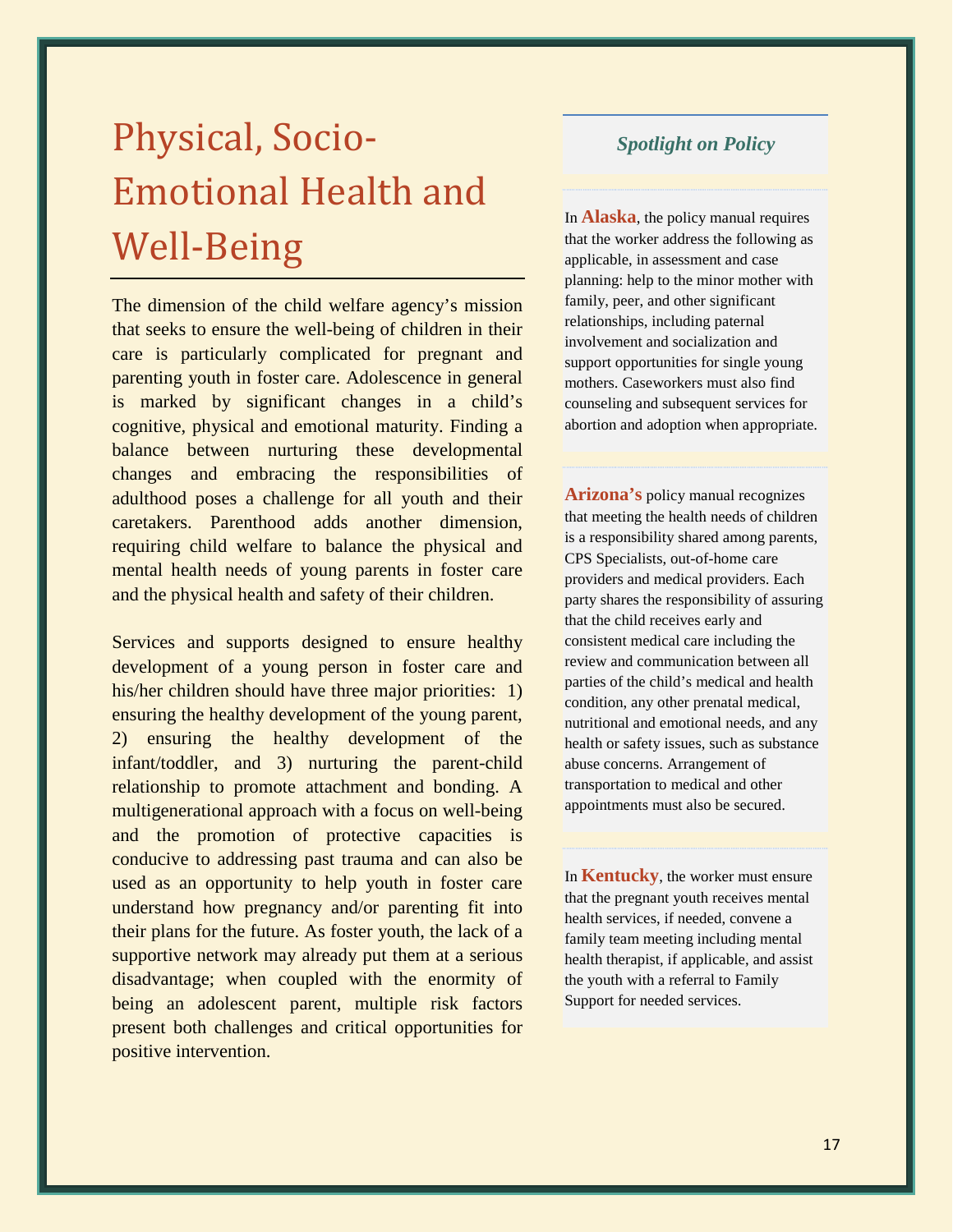#### **Recommendations**

 **Ensure that pregnant/parenting youth and their infants and children receive early and consistent medical attention, including prenatal and postnatal care, to ensure healthy birth outcomes and development.**

In order to ensure the physical health of both parents and children, a comprehensive medical assessment and consultation should be made as soon as a youth's pregnancy is determined. If the young mother is unsure of her decision to continue with the pregnancy, she should be given thorough and medically accurate information about family planning options.

If she chooses to carry the pregnancy to term, every step should be taken to reduce the likelihood of complications during pregnancy or after birth. Prenatal care must be accessed in the first trimester and a plan for on-going medical attention should be developed. Research has shown that maternal alcohol and substance abuse may result in premature birth, miscarriage, low birth weight, and a variety of behavioral and cognitive problems after the child is born. Providing early screening for alcohol and drug use, medically accurate information about the risks of substance abuse during pregnancy, and a treatment plan for the youth when appropriate will increase the likelihood of healthy birth outcomes for the infant and healthy life choices for the youth.

In order to ensure that young parents in foster care and their children have access to these crucial health services, they should be provided with assistance in receiving the full range of benefits available to them including Medicaid, WIC, SNAP, developmental screening for infants, maternal and child health programs, substance abuse treatment programs etc. It is also critical to provide transportation to prenatal visits, support during prenatal exams, and general assurance of continuity in medical care. Beyond ensuring the health of the mother and infant, getting the young woman and her support persons involved prenatally presents an opportunity to help the youth understand fully the implications of the pregnancy and to begin the process of developing a healthy bonding and attachment with the child. Young mothers and fathers who receive education about infant health, childbirth classes, immunizations, nutrition, breastfeeding, etc. before the baby is born are more prepared upon delivery.

Finally, many young parents do not receive health education through other avenues while they are in care. During the pregnancy, young parents may be more responsive to education about sexual health, the prevention of secondary pregnancies and STDs and substance abuse. Some agencies rely on public health nurses who are trained to talk to youth about their options and can present medically accurate information. Youth who are fully informed will make smarter decisions that will contribute to their own healthy development, and the healthy development of their child(ren).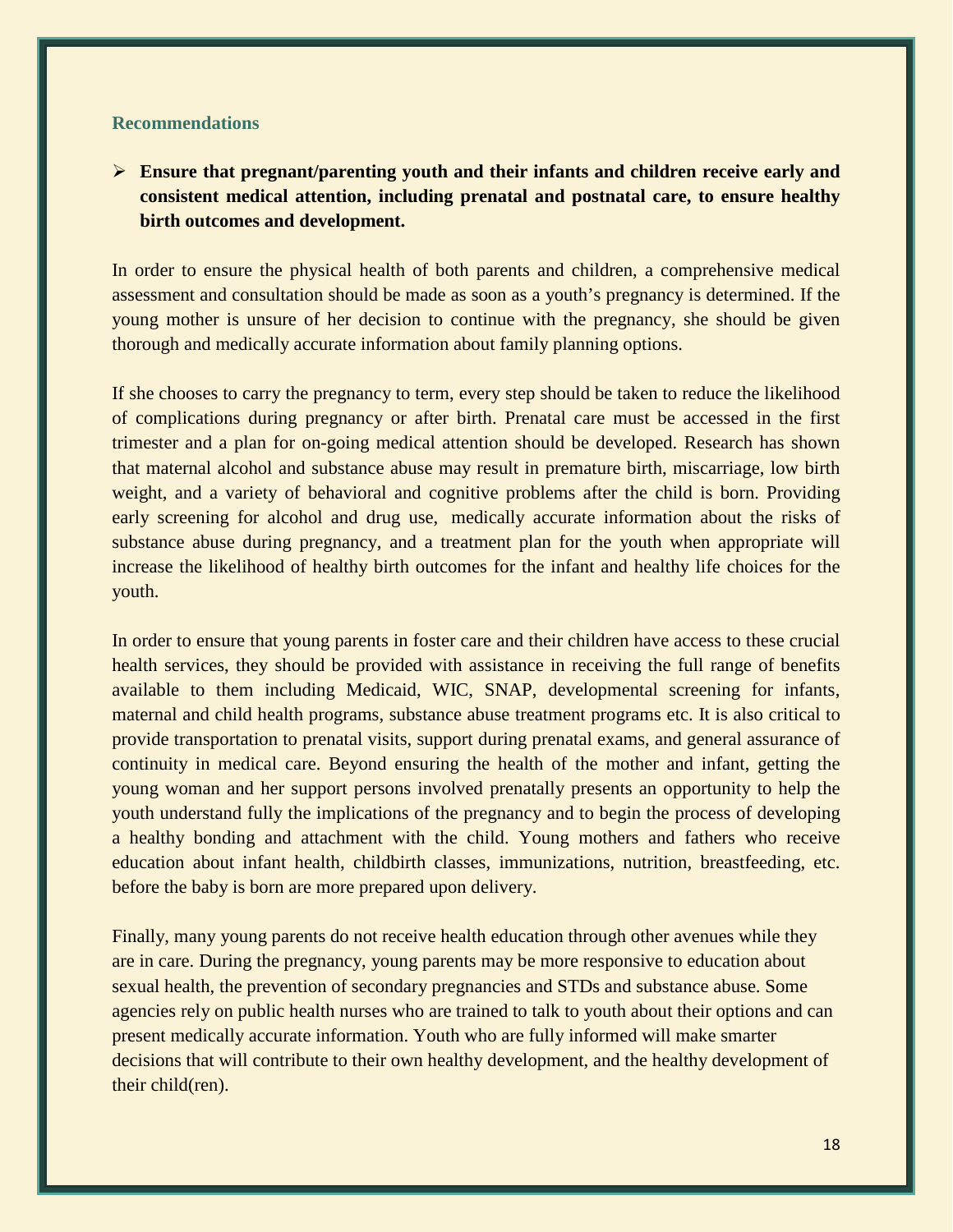# *Spotlight on Promising Programs*

#### **Trauma-Focused Cognitive Behavioral Therapy (TF-CBT) (Evidence Based)**

TFCBT is a psychosocial treatment model designed to treat posttraumatic stress and related emotional and behavioral problems in children and adolescents, including foster youth, who have experienced maltreatment, domestic violence, traumatic loss, and other psychological traumas. Trained therapists initially provide parallel individual sessions with children and their parents (or guardians), then increasingly incorporate conjoint parent-child sessions.

Components of the PRACTICE treatment model include: Psychoeducation and parenting skills; Relaxation skills; Affect expression and regulation skills; Cognitive coping skills and processing; Trauma narrative; In-Vivo exposure; Conjoint parent-child sessions; and, Enhancing personal safety.

*Source*: National Registry of Evidence-based Programs and Practices (NREPP)

*For more information*: [http://tfcbt.musc.edu](http://tfcbt.musc.edu/)

## **Promote healthy development by providing services and supports that are guided by a full understanding of adolescent development and the impact of trauma on brain development.**

Adolescence is a critical juncture for all youth. It is during this time a young person begins to develop his/her personal identity, exhibit greater autonomy, and establish emotional and psychological independence. It is also a period in which the brain is undergoing great change. Recent research indicates that the adolescent brain continues to develop into the mid-20's and that even when youth have experienced complex trauma, with developmentally appropriate trauma-informed supports and services youth have the opportunity to thrive. Such services must be guided by an understanding of the developmental opportunities that exist during the adolescent years and driven by the tenets of positive youth development (PYD). Common goals of PYD programming include:

- Promoting positive relationships with peers
- Emphasizing youths' strengths
- Providing opportunities to learn healthy behaviors
- Connecting youth with caring adults
- Empowering youth to assume leadership roles

Finally, it is critical that the youth's adolescent development and well-being be acknowledged as distinct from their role as a parent. Many of the young parents have experienced both maltreatment and the subsequent trauma that results from separation from their family, multiple placement moves and disruptions in key relationships. Consequently, adolescents, agency workers, caregivers and others who are part of the young person's team need to understand the impact of these experiences on the youth's mental health issues. Unresolved trauma can set the young person up to fail in their efforts to

achieve a lasting relationship with a family or other adult connection, and will likely impact how they see themselves as a parent. However, providing youth with trauma-informed practices can help to strengthen adolescent capabilities. Furthermore, dealing with unresolved trauma early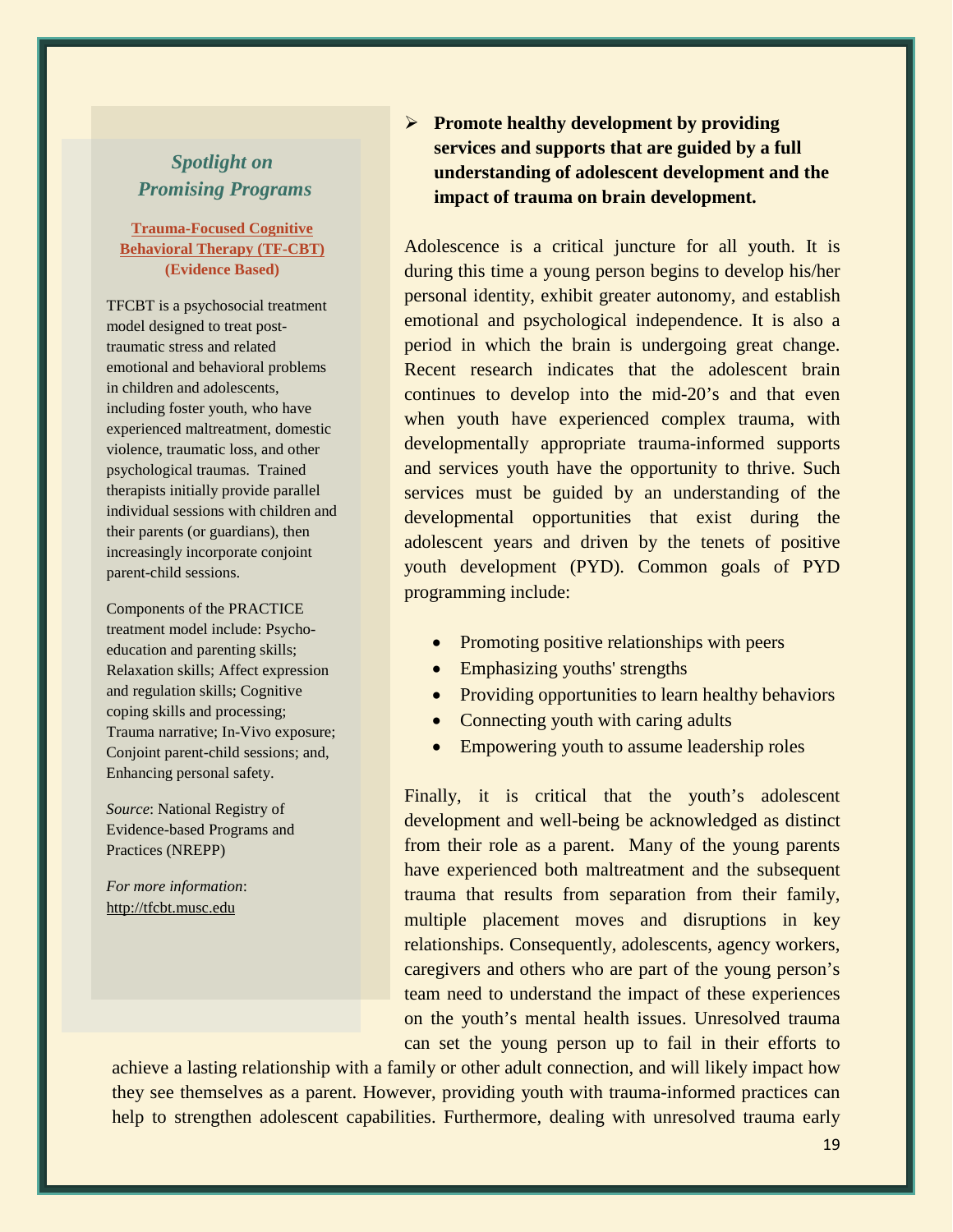and consistently can help prepare the young person to form healthy relationships with their young children, and with other adults, family members, and peers who will be critical to achieving their permanency goals.

## **Infants and children must be connected to developmentally appropriate environments and resources.**

For infants and young children, access to high quality early care and education can help ensure that they are receiving services geared to the unique needs of this age group. Children of minor parents, regardless of their custody status, should have access to free or affordable high-quality programs or evidence-based interventions that support their healthy development. Early childhood education programs can create an environment that supports the parent in participating in the child's socio-emotional and cognitive growth. Those that intentionally promote the development of protective factors in parents have been shown to prevent the occurrence of child abuse and neglect. Finally, such programs also allow the parent to participate in school and work with confidence that their child(ren) is safe and secure.

## **Parents and their children should have access to services and supports to promote positive parenting relationships.**

Evidence-based programs that teach positive parenting help lay the foundation for becoming a strong family unit and for breaking the cycle of abuse and neglect. Ideally, youth should have models of good parenting practice as well as the opportunity and guidance to establish and refine his/her own parenting skills. Given what we now know through research about the importance of the first few months of an infant's life, it is crucial that young parents are supported in their role as primary caregiver. Parenting education resources play a critical role in developing this relationship.

## *Spotlight on Promising Curricula*

#### **Ages and Stages Questionnaire (ASQ)**

The *Ages and Stages Questionnaire (ASQ)* helps professionals conduct developmental and social-emotional screening for children ages one month to five-and-a-half years old. ASQ identifies strengths and trouble spots, educates parents about developmental milestones, and incorporates parents' expert knowledge about their children.

*Source*: Ages and Stages

*For more information*:

<http://agesandstages.com/>

#### **The Lionheart Foundation Power Source Curriculum**

**\_\_\_\_\_\_\_\_\_\_\_\_\_\_\_\_\_\_\_\_\_\_\_\_\_\_\_\_\_**

This is a primary intervention program designed to give at-risk teen parents the guidance and skills they need to be loving, effective parents and raise healthy children. The curriculum is written for at-risk teen and young adult parents and the professionals who support them, either individually, in parenting groups or home visiting or counseling sessions. Among the topics included are: creating a healthy attachment, coping with stress, implementing positive discipline, managing three-generational living, establishing healthy relationships with partners, breaking cycles of domestic violence, and working with young fathers.

*Source*: The Lionheart Foundation

#### *For more information*:

[http://www.lionheart.org/youth/about\\_p](http://www.lionheart.org/youth/about_power_source_parenting) [ower\\_source\\_parenting](http://www.lionheart.org/youth/about_power_source_parenting)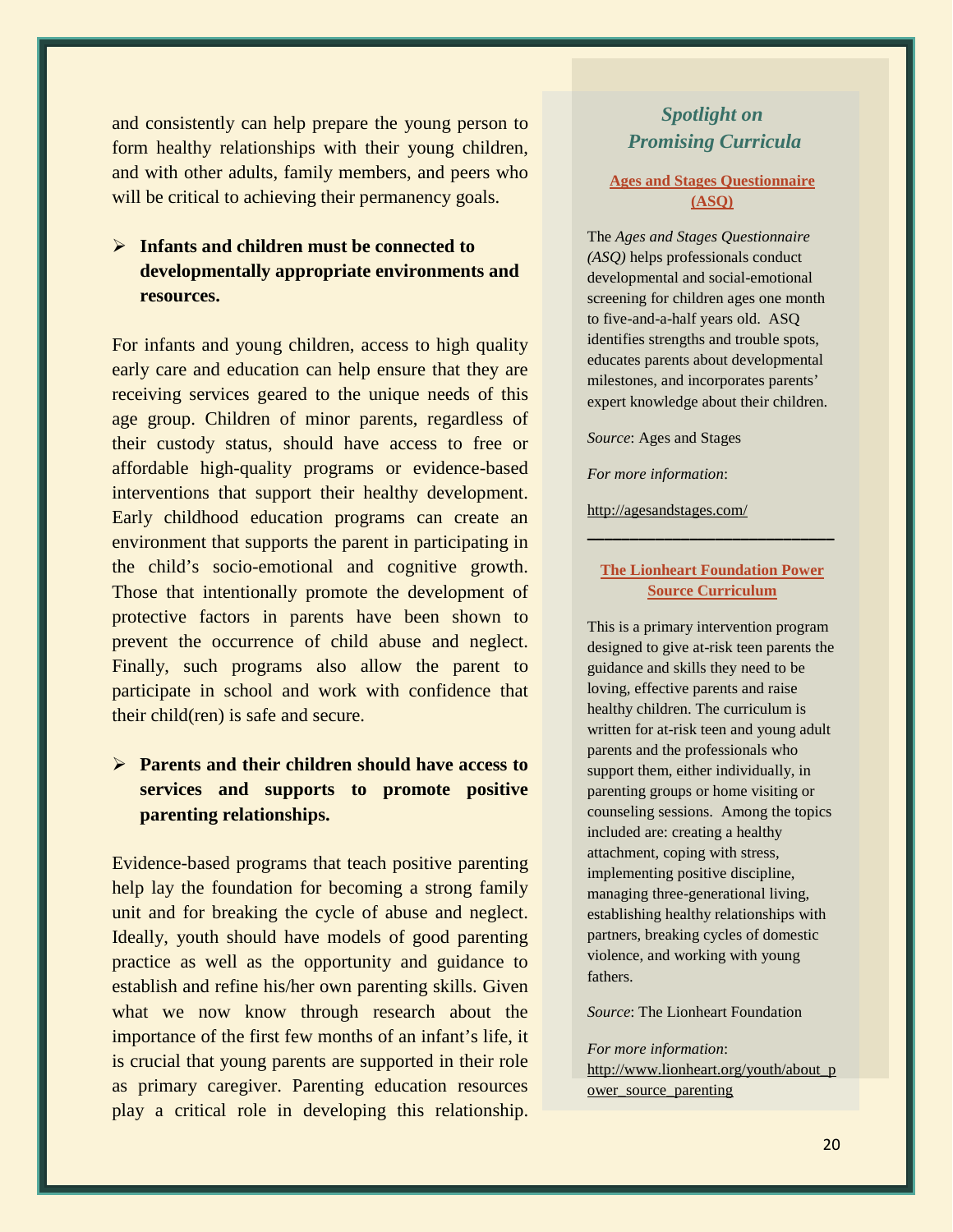Therefore, in addition to learning essential parenting skills, parents also need help understanding the importance of responsive parenting and attachment strategies

# *Spotlight on Promising Programs*

#### **Strengthening Families™ - Protective Factors Framework**

An ecological model, developed by the Center for the Study of Social Policy, *Strengthening Families* identifies five factors that contribute to the prevention of abuse and neglect. The model has helped to transform the delivery of early care and education. The protective factors are parental resilience, social connections, knowledge about parenting and child development, socio-emotional competence, and concrete support in times of need.

*For more information:*  [http://www.cssp.org/reform/strengthen](http://www.cssp.org/reform/strengthening-families) [ing-families](http://www.cssp.org/reform/strengthening-families)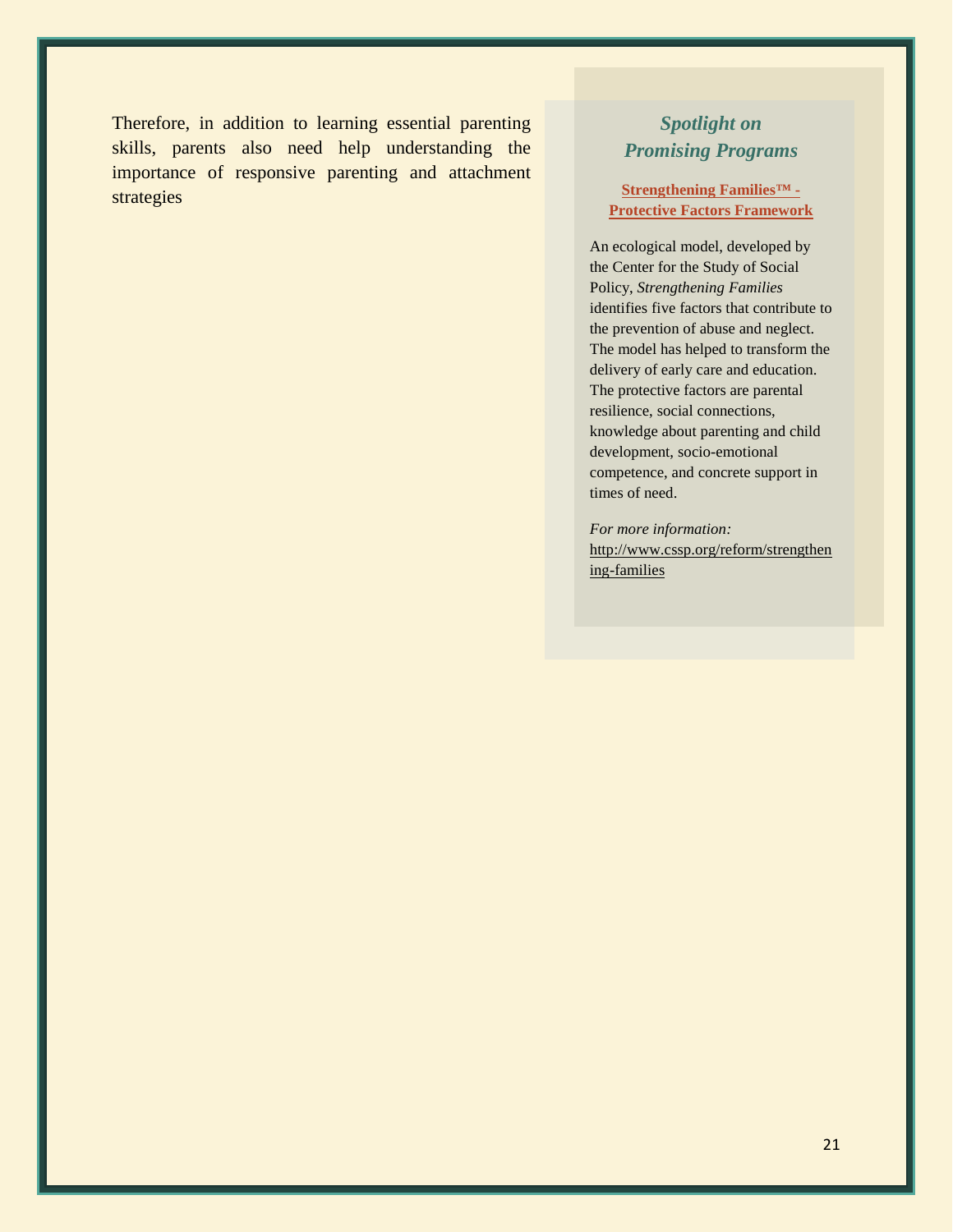# **SELF-ASSESSMENT CHECKLIST: PHYSICAL, SOCIO-EMOTIONAL HEALTH AND WELL-BEING**

In using the following self-assessment checklist, jurisdictions are urged to evaluate whether they have adequate policies, programming, resources and accountability measures to ensure that each recommendation strategy is reaching all pregnant and parenting youth.

#### **Pregnant/parenting youth and their infants receive early and consistent medical attention, including prenatal and postnatal care.**

- $\Box$  Youth are encouraged to report pregnancies early, without fear of stigmatization.
- $\Box$  Youth are provided with medically accurate information about family planning options.
- $\Box$  Youth are educated about the importance of prenatal care, breastfeeding, childbirth, etc.
- $\Box$  Youth have transportation and accompaniment to all medical appointments.
- $\Box$  Youth have ongoing education and conversation about puberty, sexual health secondary pregnancy prevention, and substance abuse.
- $\Box$  Youth have access to federal, state, and local health benefits such as Medicaid, WIC, SNAP, maternal and child health programs, and developmental screening services for infants.
- $\Box$  Youth have continuity in health care providers and relationships are developed between providers, the young person, and caseworkers.
- $\Box$  Youth are enrolled in evidence-based home visiting programs.

**Promote healthy development by providing services and supports that are guided by a full understanding of adolescent development and the impact of trauma on brain development**

- $\Box$  Youth services are guided by a full understanding of adolescent development.
- $\Box$  Youth are provided with Positive Youth Development opportunities including normative adolescent experiences and developmentally appropriate social events.
- $\Box$  Youth are provided with opportunities for constructive engagement with school and community.
- $\Box$  Youth are provided with trauma-informed services and supports for dealing with issues such as their own physical, emotional, or sexual abuse histories, and the impact of their foster care experience.
- $\Box$  Youth are provided with mental health supports for addressing their feelings and grief related to termination or adoption of their babies, or for dealing with post-partum depression.
- $\Box$  Youth are connected to existing and potential supportive and healthy relationships.
- $\Box$  Staff assist with father identification and engagement when appropriate.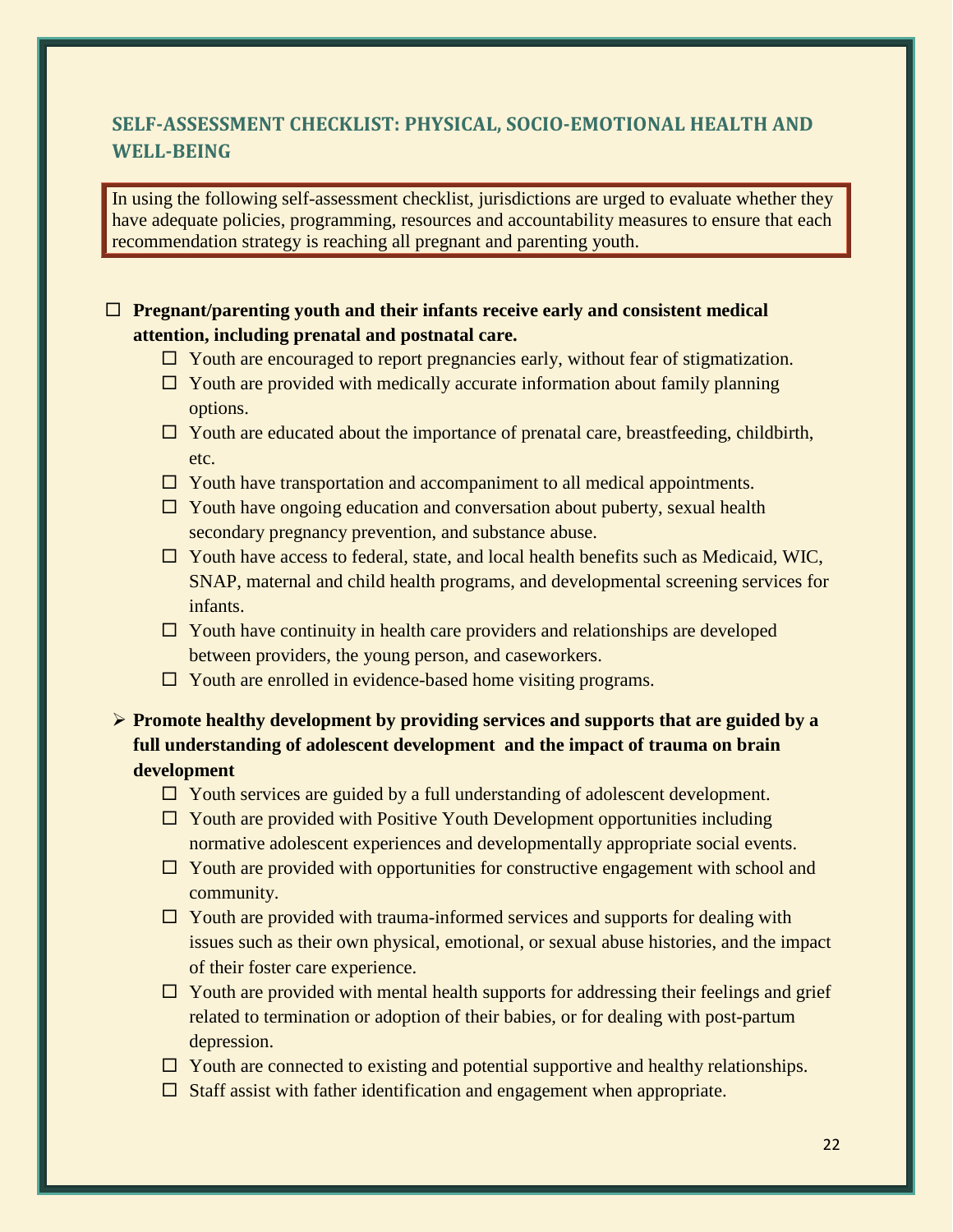- $\Box$  Case planning and service delivery for young parents and their children are guided by efforts to build protective and promotive factors.
- **Infants and children are connected to developmentally appropriate environments and resources.**
	- $\Box$  Infants and young children receive regular medical care and developmental screenings.
	- $\Box$  Young children are enrolled in Early start, Head Start, and other early care and development programs.
	- $\Box$  Early care and education programs have adopted a focus on promoting protective factors for healthy development.
	- $\Box$  Young parents, relative caregivers, resource parents and residential placements have age appropriate educational resources for emotional and cognitive stimulation and development (books, learning tools, etc).
	- $\Box$  Staff, resource parents and young parents are educated on the importance of early care and education, including how it contributes to healthy development.

## **Parents and their children have access to services and supports to promote positive parenting relationships.**

- $\Box$  Staff and resource parents are trained in how to model positive parenting practices.
- $\Box$  Youth are provided with opportunities to practice his/her own parenting skills.
- $\Box$  Youth obtain parenting education resources (books, peer sessions, classes).
- $\Box$  Staff, resource parents and young parents are educated about how to build protective and promotive factors in the parenting relationship.
- Young parents are connected to Strengthening Families™ parent and youth cafés.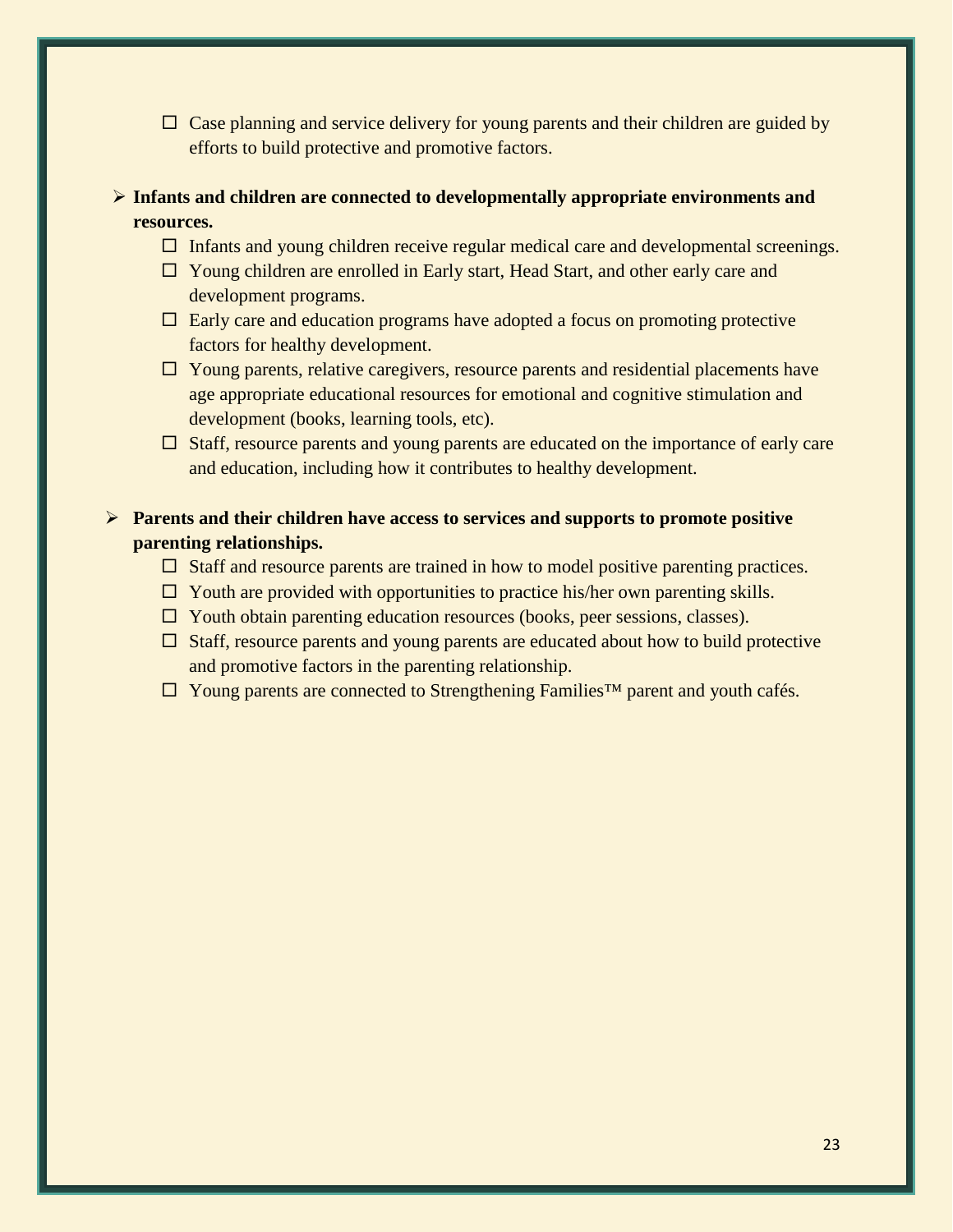# Education and Self-Sufficiency for Youth

While it is imperative that young people are not pushed to exit the foster care system before they are ready, it is prudent to begin the planning and preparation for this transition throughout the length of their placement in care. Many foster youth are determined to provide for their young family but are faced with obstacles that make that goal feel impossible to reach. Their lack of financial independence particularly impedes their ability to become fully self-sufficient. Typically, youth who get pregnant or become fathers have not yet completed high school, do not have all of the skills needed to be self-sufficient, nor have they necessarily learned the skills and perspectives needed to be successful parents. The need to continue their education, secure employment, and locate stable housing only compounds the challenges of raising a child as young, and often single, parents. Youth who experience the child welfare system as negative may, understandably view independence as their best option for success. They may choose to emancipate prematurely even when educational and housing supports are available should they stay in care. Regardless of the age at which these youth exit, doing so without the necessary supports undermines

## *Spotlight on Policy*

In **Illinois**, the Teen Parenting Services Network (TPSN) places a great deal of emphasis on school enrollment and as such, provides incentives for teams who get their clients to enroll and attend school. Workers are continuously encouraged to motivate their clients to return to school. In addition, TPSN provides Educational Liaisons to assist in removing barriers preventing clients from enrolling in an educational program.

In **Alaska,** child care assistance is available through the state's child care assistance programs administered by Division of Public Assistance and Department of Education and Early Development to teen parents up to age 19 who are in school working on their high school diploma or GED and maintaining school attendance, and to low income working parents.

In **Kentucky**, the worker ensures that the pregnant youth completes an online Ansell-Casey Life Skills Assessment to determine areas in which the youth has strengths and/or needs assistance. The policy also requires that youth be referred for services such as life skills classes and mentoring, if not already participating.

their chances for success. As mentioned previously, by extending care to age 21, adopting a positive youth development approach, and re-shaping services so that they take into account an understanding of what is taking place in the adolescent brain, child welfare will be more likely to successfully engage these youth.

Thinking about how to re-shape these services requires an understanding that balancing school, work, and parenthood is stressful and overwhelming. A lack of housing and means to selfsufficiency may also threaten these parents' capacity to retain custody of their children, compounding stress and reducing their chances for positive outcomes. Therefore, for youth who are pregnant and parenting, nurturing these skill-sets is particularly critical. Achieving self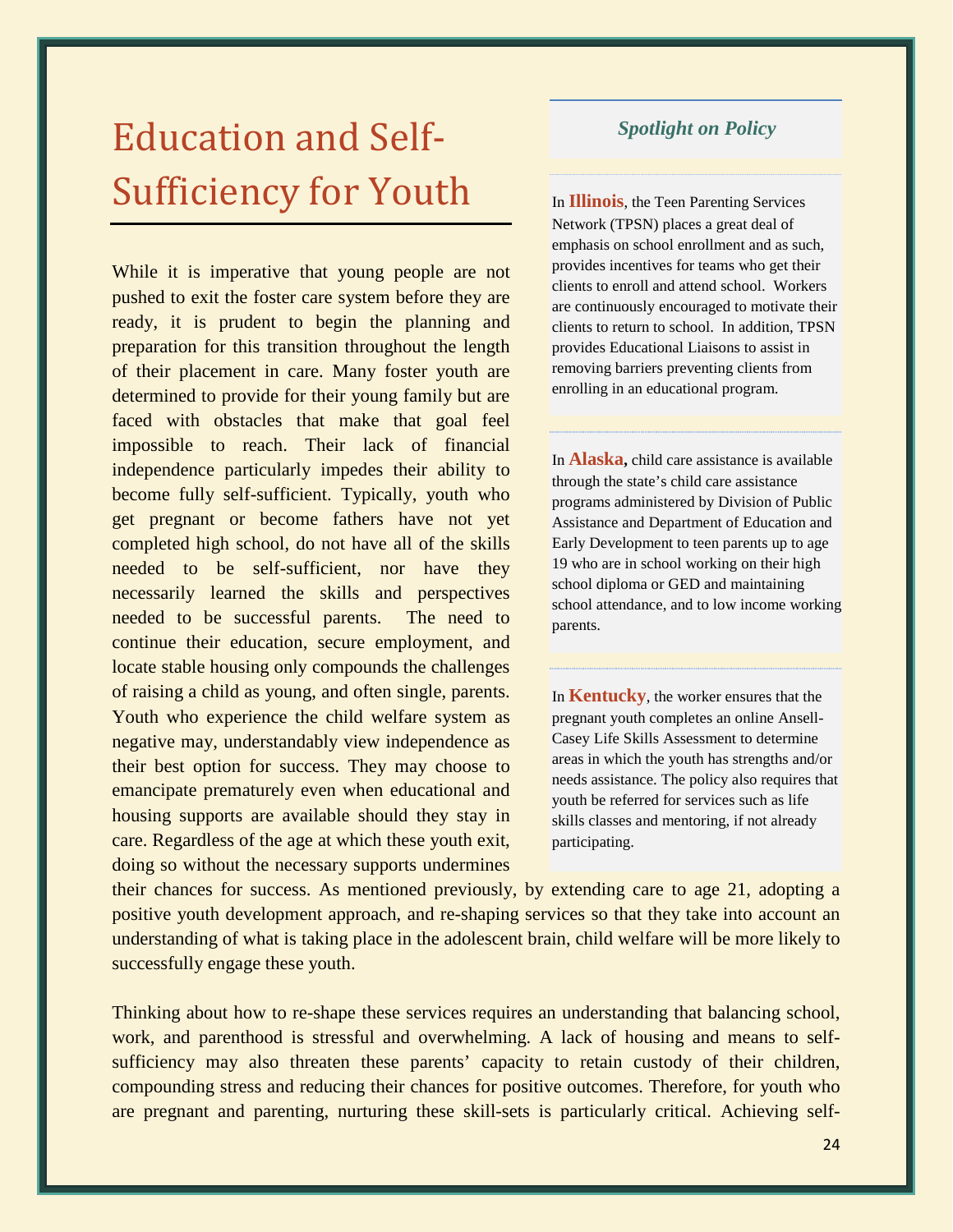sufficiency may require a creative combination of monetary benefits, incidental supports, lifeskills training, and residential services coupled with manageable educational and employment goals. Policy and practice strategies focused on improving outcomes for pregnant and parenting youth in foster care must address their need for educational continuity and supports, careeroriented skills that can be used in the workforce, as well as the comprehensive range of skills

family.

# *Spotlight on Promising Programs*

#### **Cal-SAFE Program (California)**

Cal-SAFE Program is a community-linked school-based program that serves expectant and parenting females, age 18 and younger, and their children. Cal-SAFE is designed to improve the educational experience, increase the availability of support services for enrolled students, and provide child care and development services for their children, who are eligible for services until age five or entry into kindergarten, whichever comes first.

Over 75 percent of the students left Cal-SAFE having successfully completed their high school education. Less than 3 percent of the students were expecting another child when they enrolled or exited the program. Over 75 percent of the children of Cal-SAFE students attended a child care center sponsored by Cal-SAFE and received programming and services based on an assessment of their developmental needs.

#### *For more information*:

[http://www.cde.ca.gov/ls/cg/pp/le](http://www.cde.ca.gov/ls/cg/pp/legreport.asp) [greport.asp](http://www.cde.ca.gov/ls/cg/pp/legreport.asp)

# **Recommendations**

## **The circumstances surrounding pregnancy and parenthood should not disrupt or impede current and future educational goals.**

necessary to take care of themselves and their evolving

Becoming pregnant or parenting while still in high school poses a challenge for young women and is made even more complicated for those in foster care. School policy on serving youth who are pregnant and parenting varies widely and is often reflective of community values. Schools are not always responsive to the needs of these young mothers and fathers, resulting in higher dropout rates for young parents. Youth may face stigmatization from administrators, teachers, and peers or may not be allowed to return to school. These youth need someone to advocate on their behalf, and to be in an educational environment that supports and accommodates their special circumstances. For some, temporarily withdrawing from school may be the most appropriate decision. Others may choose to re-enroll in a substitute completion program. Regardless of the path youth select, they should be encouraged to secure a high school diploma or alternative equivalency degree without fear of repercussion and with the appropriate supports in place to ensure their success.

Education is a key stepping stone to financial independence and the decision to remain in high school is a critical juncture for pregnant and parenting youth in foster care. Educational continuity can be maintained by allowing the young person to stay at her current school during the pregnancy and following the birth of her child. Minimal disruption in the schooling and education process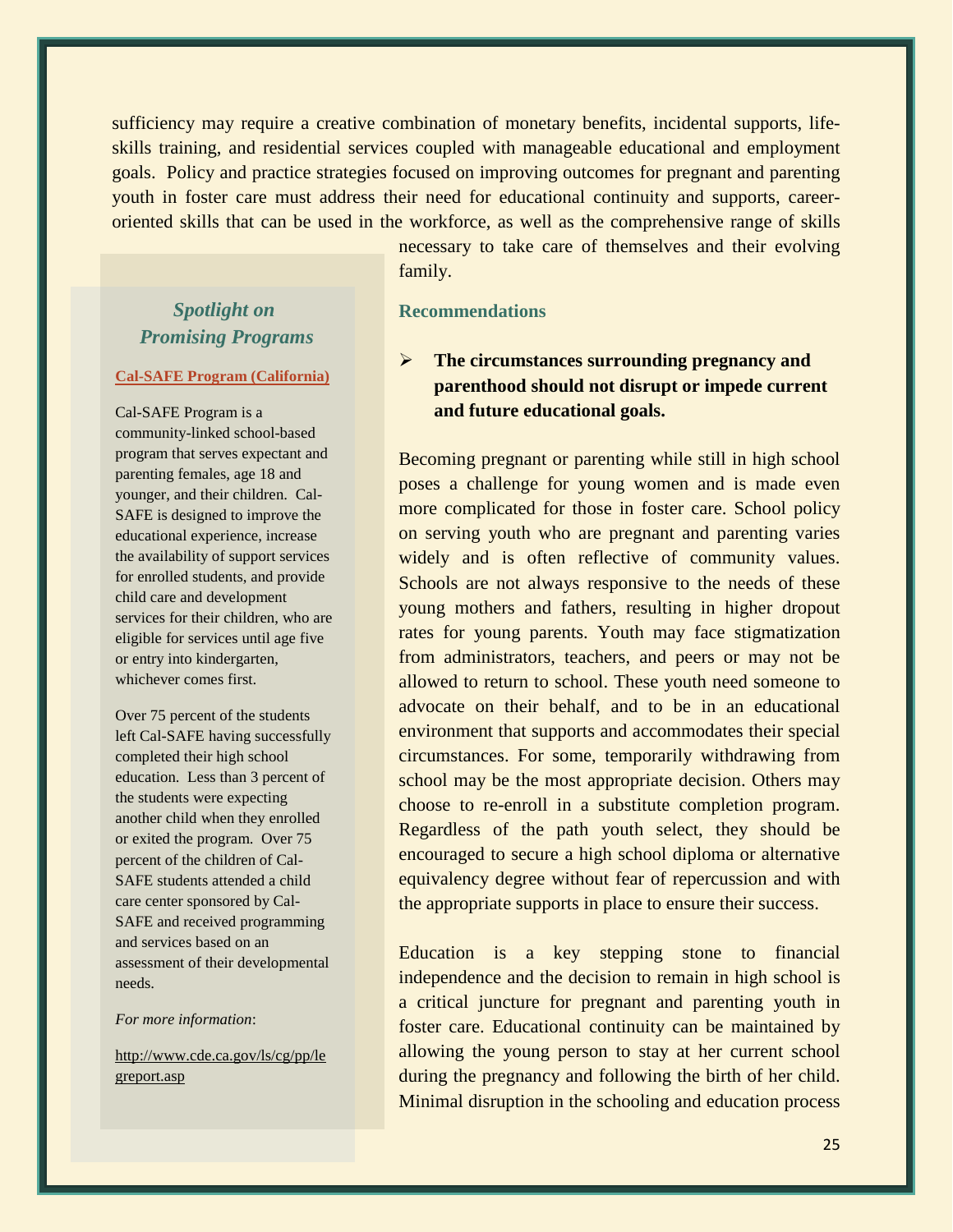also promotes continuing education goals. Securing a high school diploma is not sufficient, however. Post-secondary education or vocational training can put these youth on the path to selfsufficiency and youth need to be encouraged to participate and enroll in such programs. Some colleges and universities offer specifically designed programs developed to increase opportunities and meet the unique needs and circumstances of young parents in foster care. Whenever available, caseworkers should connect youth to these programs.

## **Pregnant and parenting youth should be helped to identify and pursue employment opportunities that lead to financial independence and are conducive to raising a young family.**

In situations where all required schooling has been completed, or when completion of a current school program (college, for example) is no longer a goal, thoughtful discussion and planning about acquiring a career-oriented skill can help lead young parents to financial independence and economic self-sufficiency. Managing parenthood and workforce preparation is always a balancing act, especially for young parents in foster care. Strong case managers can assist the youth in the most challenging parts of this process. This includes locating programs conducive to their unique scheduling needs, getting the young parent enrolled, and securing adequate financial support for these endeavors. Talent and interest assessments are also helpful to guide a youth's career planning process. Connecting pregnant and parenting youth to trade or skills development programs that are consistent with their aptitudes and interests provides an incentive for youth to remain active within these programs. Thus, securing the necessary supports for these youth early on will both maximize the likelihood of successful completion and help youth to take charge of their own futures.

#### **Every youth who is parenting should have equal access to free or affordable child care.**

Child care is one of the critical supports needed by parents so that they can continue with their educational or skills development activities as they prepare to join the workforce. It is an essential component upon which all other self-sufficiency goals and commitments rest. Limited access to high quality child care thus becomes a barrier to fulfilling work or school requirements which, in turn impacts young parents' access to financial security. This situation can be rectified by advocating for enrollment and for the necessary subsidies to ensure that the children of parenting youth attend high quality early care and education programs. While not the norm, there are many high schools and other educational settings with child care services available on-site for students. More of these types of programs and supports should be encouraged and developed. Whenever necessary, case managers should actively assist the parenting youth in accessing needed transportation so that their children can receive high quality early care and the parent can continue with minimal disruption to schooling or other training and/or job related commitments.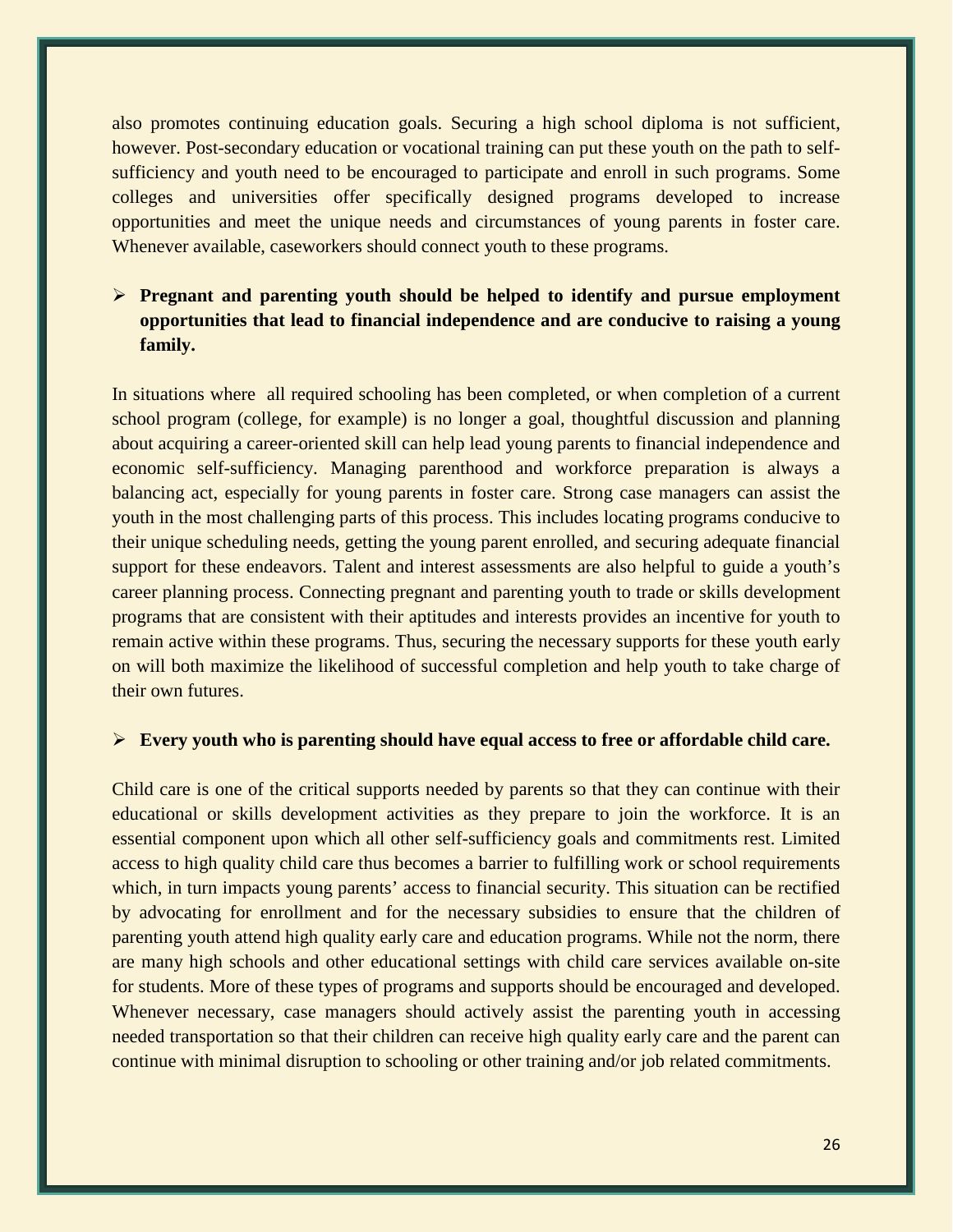# *Spotlight on Promising Programs*

#### **Family Unification Program (FUP)**

The Family Unification Program (FUP) is a Department of Housing and Urban Development program. Housing Choice Vouchers (HCVs) are provided to: families for whom the lack of adequate housing is a primary factor in the imminent placement of the family's child or children in out-of-home care, or in the delay in discharge of the child or children to the family from out-ofhome care; for youth at least 18 years old and not more than 21 years old who left foster care at age 16; or older and who lack adequate housing. FUP vouchers used by youth are limited by statute to 18 months of housing assistance.

Public Housing Agencies (PHAs) administer the FUP in partnership with Public Child Welfare Agencies (PCWAs) who are responsible for referring FUP families and youths to the PHA for determination of eligibility. In addition to rental assistance, supportive services must be provided by the PCWA to FUP youths for the entire 18 months in which the youth participates in the program; examples of the skills targeted by these services include money management skills, job preparation, educational counseling, and proper nutrition and meal preparation.

*For more information:* [http://portal.hud.gov/hudportal/HUD?s](http://portal.hud.gov/hudportal/HUD?src=/program_offices/public_indian_housing/programs/hcv/family) [rc=/program\\_offices/public\\_indian\\_ho](http://portal.hud.gov/hudportal/HUD?src=/program_offices/public_indian_housing/programs/hcv/family) [using/programs/hcv/family](http://portal.hud.gov/hudportal/HUD?src=/program_offices/public_indian_housing/programs/hcv/family)

## **Young families should have priority access to safe and affordable housing that accommodates their need for safety, stability and life skills development.**

Pregnant or parenting youth need a stable place to live, bearing in mind that special accommodations may be necessary to ensure that the home or facility is safe and suitable for raising a child. Due to the lack of stable housing, former foster youth with young children are disproportionately represented in homeless shelters. This cycle is difficult to break, especially when a lack of resources is coupled with the stigmatization of young parenthood. Increased access to subsidized housing programs is needed to address the housing needs of young parents and their children.

Additionally, pregnant and parenting youth can benefit from the opportunity and guidance to hone the skills and gather the resources required to live independently. Seemingly mundane activities of adult-life such as food shopping, laundry, and cooking may become tasks that are foreign and overwhelming to this population, especially because they are not only doing them for themselves but also for their baby. Learning these skills is not only crucial to self-maintenance but also to basic parenting. Training programs exist that both develop these skills and promote financial literacy, money management, and career development.

Another major concern for youth who are transitioning out of care is the lack of essential documentation. Forms and certificates that typically follow children such as a child's birth certificate, social security card, driver's license/picture ID, school records, job resumes/references, health records, insurance cards, benefit cards, etc. are often difficult to locate, and affects the young parent's ability to secure housing, access child care, obtain employment and acquire health care. Caseworkers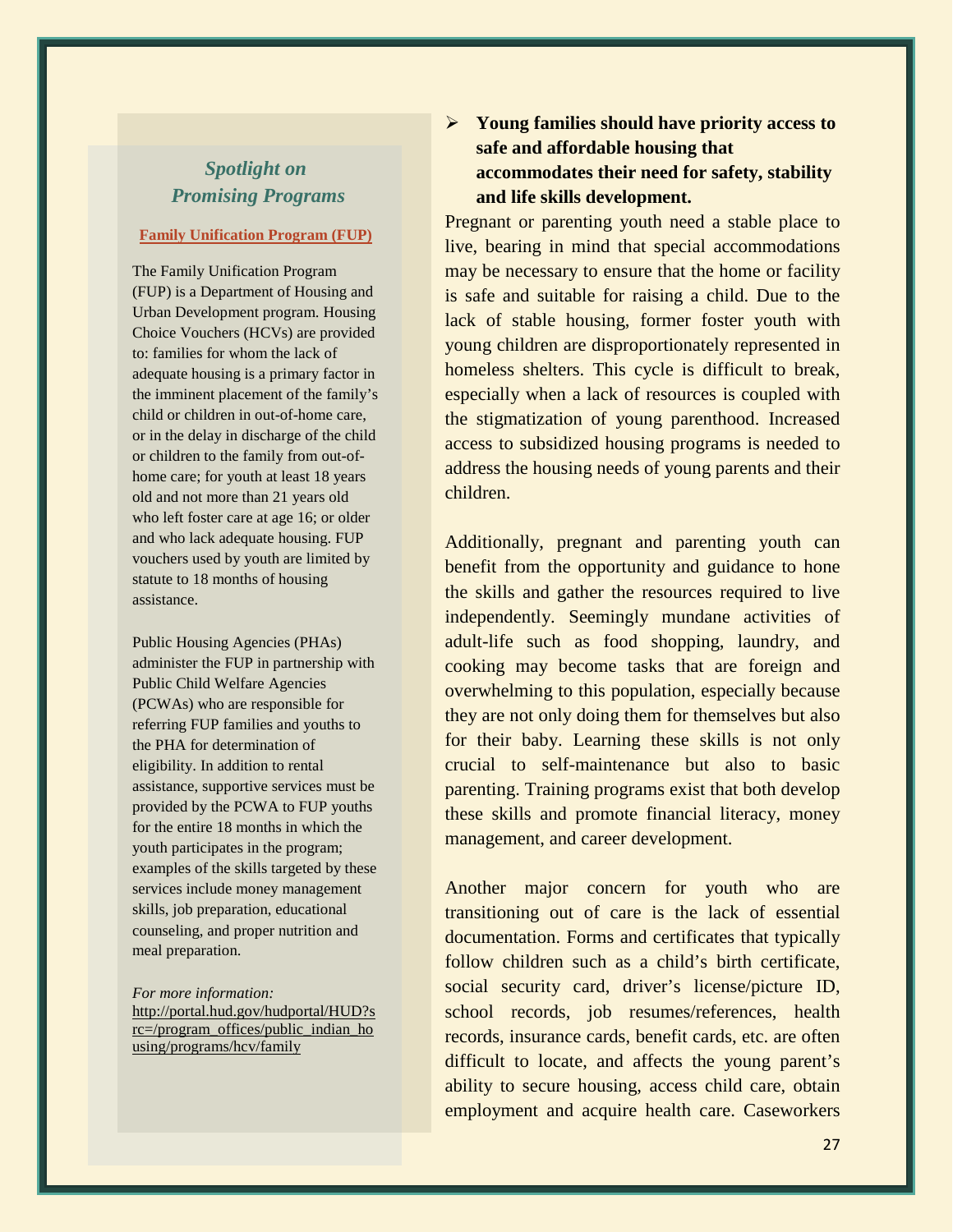must ensure youth have access to these documents prior to exiting care.

## **Utilize federal, state, and local public and private assistance to support youth in achieving financial independence.**

When a young person in foster care is pregnant or fathers a child, the accompanying financial burden becomes a primary and immediate concern. Although financial independence is the ultimate goal, youth need support to manage existing and impending expenses. Access to the full range of programs and assistance available in the state is important to simultaneously facilitate and supplement employment, career development, wealth management, and asset development. Referrals for applicable benefit programs can be done directly by the child welfare agency, or through partnership with relevant local public agencies and/or private organizations knowledgeable about the youth's needs and available benefits, including youth driven service organizations. Pregnant and parenting youth need extra support from caseworkers to navigate the maze of potentially helpful income support benefits and housing, healthcare and employment programs. They also need information about eligibility criteria, help filling out forms and overcoming bureaucratic hurdles, developing self advocacy skills, and overcoming confidentiality concerns.

#### *Spotlight on Promising Programs*

#### **Jim Casey Youth Opportunities Initiative-Opportunity PassportTM**

To address the issue of savings, asset building, and developmentally appropriate financial literacy for young people between the ages of 14 and 24, The Jim Casey Youth Opportunities Initiative designed the Opportunity Passport,  $^{TM}$  which includes an IDA program. An individual development account (IDA), also known as a matched savings account, can help young people learn financial management, obtain access to the mainstream banking system and save money for assets. This IDA program allows young people to purchase approved assets education, vehicle, housing, investments, microenterprise and health care - and receive a dollar for dollar match, up to \$1,000 per year based on the participant's savings. In addition to the IDA, young people receive financial literacy training, and have a personal bank account. Asset training is also offered to teach young people how to purchase and maintain their assets. Research shows that IDAs create financial stability within families and that, among other outcomes, low-income, single mothers' assets are positively associated with children's educational attainment.

*For more information:* 

http://www.jimcaseyyouth.org/savings-andasset-building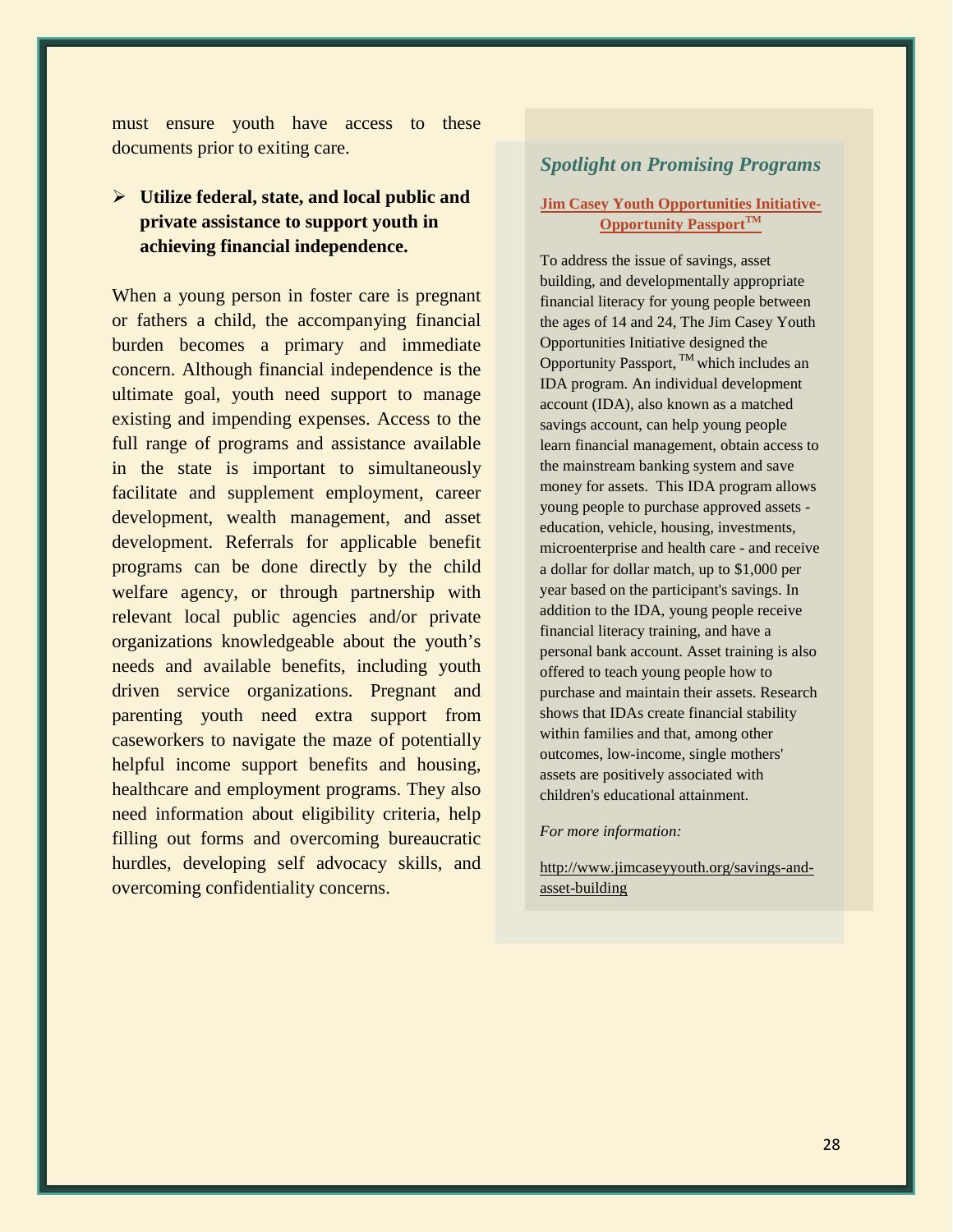#### **SELF-ASSESSMENT CHECKLIST: EDUCATION AND SELF-SUFFICIENCY**

In using the following self-assessment checklist, jurisdictions are urged to evaluate whether they have adequate policies, programming, resources and accountability measures to ensure that each recommendation strategy is reaching all pregnant and parenting youth.

- **Pregnant or parenting youth's current and future educational goals are not impeded or disrupted.**
	- $\Box$  Pregnant and parenting youth are connected to educational advocates or school liaisons to ensure equitable and fair treatment in schools.
	- $\Box$  Youth have academic plans with the current school that will ensure completion of high school.
	- $\Box$  Youth receive support with re-enrollment in school, GED, or alternate high school equivalency programs.
	- $\Box$  Youth are connected to tutoring pre- and post-birth to prevent falling behind academically.
	- $\Box$  Parenting youth receive education about financial assistance for postsecondary education and are given priority access for courses in community college programs.
	- $\Box$  Youth in postsecondary school are enrolled in colleges/universities that provide evening courses and free or low-cost child care.
	- $\Box$  Youth are connected to community organizations and local businesses that support programs and scholarship opportunities for young parents to continue with their educational goals.

### **Pregnant and parenting youth are connected with employment opportunities that lead to financial independence and are conducive to raising a young family**.

- $\Box$  Parenting youth receive priority access for courses in skill development and work experience.
- $\Box$  Youth are connected to employment opportunities that reflect their interests, talents and career goals.
- $\Box$  Youth are introduced to workforce preparation programs in fields that are growing, present opportunities for advancement, and can lead to self-sufficiency.
- $\Box$  Youth employment opportunities are in line with short and long-term goals identified by the youth.

#### **Youth have access to free or affordable childcare.**

- $\Box$  Youth have access to child care that is available, accessible, and high quality.
- $\Box$  Youth are provided with adequate financial subsidies for child care.
- $\Box$  Staff collaborate with schools, employers and job assistance programs to develop more on-site child care options.
- $\Box$  Youth have access to transportation to childcare facilities.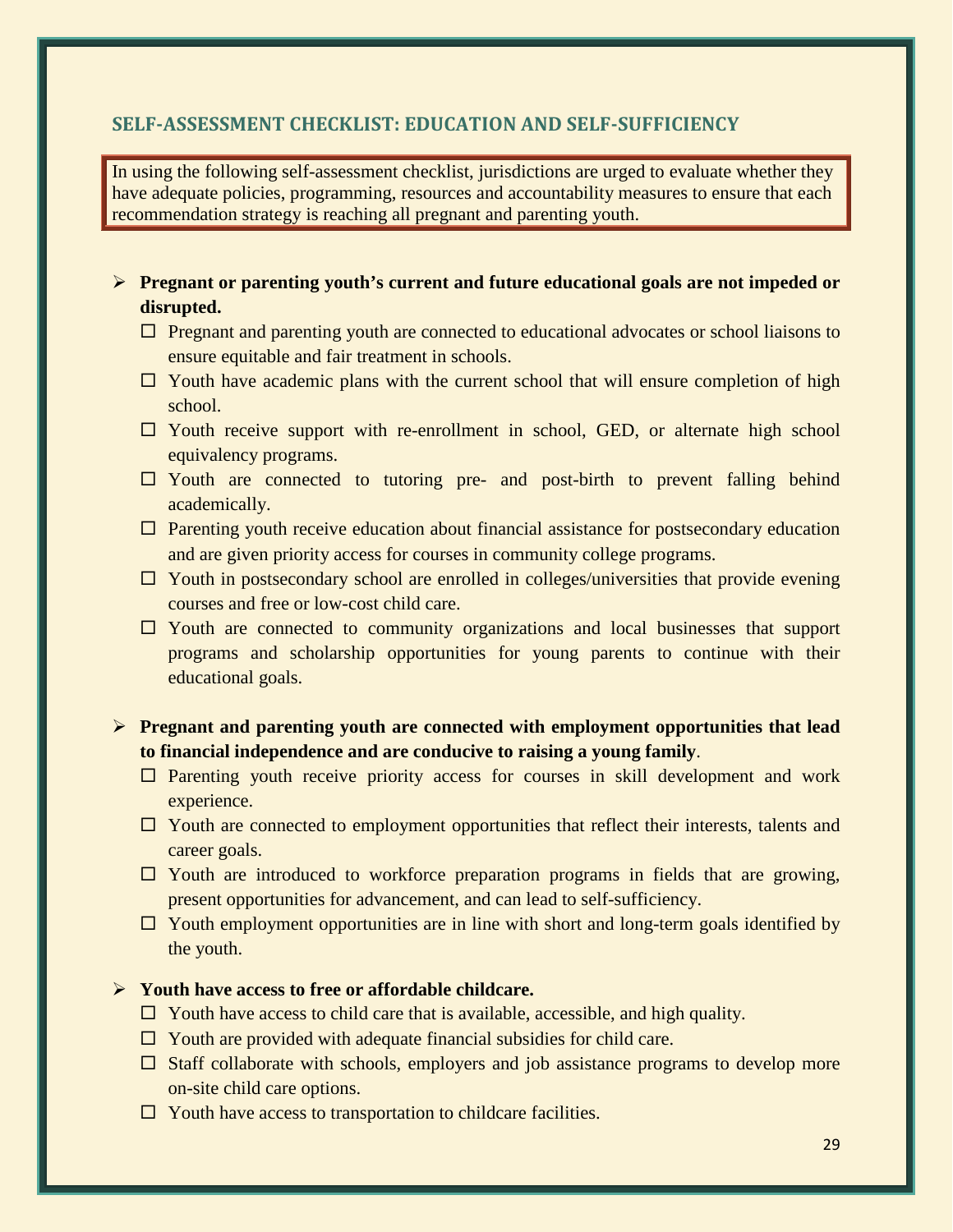- $\Box$  Staff ensure that all early care and education programs are working to promote protective factors to prevent child abuse and promote healthy development.
- **Young families have equal or priority access to safe and affordable housing that accommodates their need for safety, stability and life skills development.**
	- $\Box$  Youth have a birth certificate for parent and child, social security cards, driver's license/ picture ID, school records, job resumes/references, health records, insurance cards, and benefit cards, etc. for mother and baby regardless of whether the baby is in state custody.
	- $\Box$  Youth are educated on eligibility criteria, self advocacy, how to fill out forms, and how to overcome financial barriers to participation.
	- $\Box$  Youth are provided with specialized transitional housing or appropriate special accommodations to ensure the safety of the children within the facility.
	- $\Box$  Staff adapt education and work requirements to accommodate special circumstances of pregnant and parenting youth, especially if the inability to do so would impact their access to benefits.
	- $\Box$  Staff partner with public housing agencies and low-income housing initiatives for priority access to housing for young parents.

### **Utilize federal, state, and local public and private assistance to support youth in achieving financial independence.**

Youth are connected to the following supports when eligible:

- $\Box$  Temporary Assistance for Needy Families (TANF)
- $\Box$  Medicaid
- $\Box$  Early start, Head Start and other early care and development programs
- $\Box$  Family Unification Program Vouchers(FUP) or other housing assistance, if appropriate
- $\Box$  Food assistance, including WIC and SNAP
- $\Box$  Mental health assistance, particularly trauma informed services
- $\Box$  Educational access, job training, and career counseling
- □ Child Support
- $\Box$  Transition from foster care benefits, including Chaffee, benefits to age 21, Medicaid, etc.
- $\Box$  Individual Development Accounts (IDAs)
- $\Box$  Maternal and child health programs, including prenatal care, developmental screening for infants, home visiting, etc.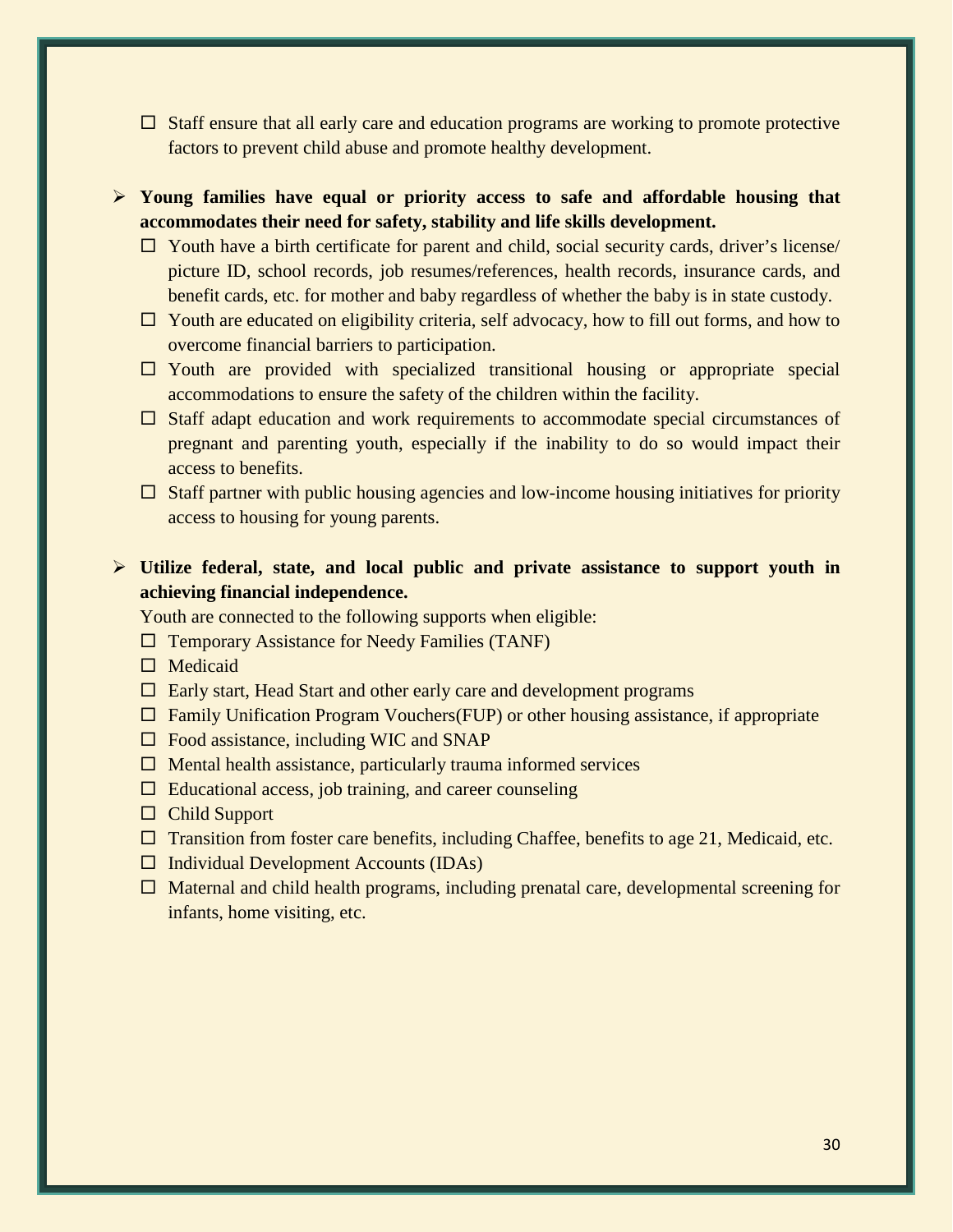# Engagement of Fathers

There is scant information available regarding the needs of and strategies for serving young fathers of a baby whose adolescent mother is in foster care or if the fathers are in foster care themselves. Similarly, many of the programs designed to support pregnant and parenting youth in foster care tend to be oriented toward supporting and meeting the needs of adolescent mothers while ignoring the needs of young fathers.

The issue and challenge of proactively engaging and supporting young fathers is a complex one. For many young fathers, their child is in the mother's custody and they may or may not have a continuing relationship with her. There are also three different types of fathers to consider: fathers who are in foster care and the mother is not, fathers and mothers who are both in care, and fathers who are not in care while the mother is in care. The obligations of the child welfare system vary depending on the population. Obviously, the first priority must be to serve the mothers and their children who are in care. But young men in foster care are also entitled to a range of services that not only meet their own needs but

### *Spotlight on Policy*

In **Texas**, if a father is in substitute care, the caseworker must address the plan for the infant in the father's plan of service.

**Illinois'** administrative policy states that the needs, rights and responsibilities of young fathers (acknowledged, adjudicated, and putative) are equally important, should receive full attention in the provision of services, and extend beyond the obligation of financial support. The father should share responsibility with the mother for the child's overall welfare, including his/her health, personal development and support. The caseworker is required to l provide information and support to fathers, including information about rights and obligations with respect to the Putative Father Registry, child support and the establishment of paternity. Placement and services are to be secured to actively encourage fathers for whom the Department is legally responsible to engage in child rearing.

also address their role as fathers. Regardless of the population, the child welfare system has an interest in promoting the involvement of fathers in the lives of their children, yet must do so in a way that: a) is in the best interests of the child, b) respects the nature of the specific relationship the adolescent mother in its care has with the child's father, and c) is responsive to any relevant safety and/or other concerns. These complexities challenge the foster care system's ability to engage young fathers, but *not* doing so can result in long-term negative outcomes for the young father, mother and their child.

There is significantly more information available about "responsible fatherhood" programs and other programs designed to encourage increased father engagement in the lives of their children. Much of this information, however, is about fathers in general, and not specifically about young fathers who are in foster care. The policy and practice considerations highlighted below have as a focus the improvement of outcomes for young fathers who are in foster care themselves, or who are fathers of a child whose mother is in foster care.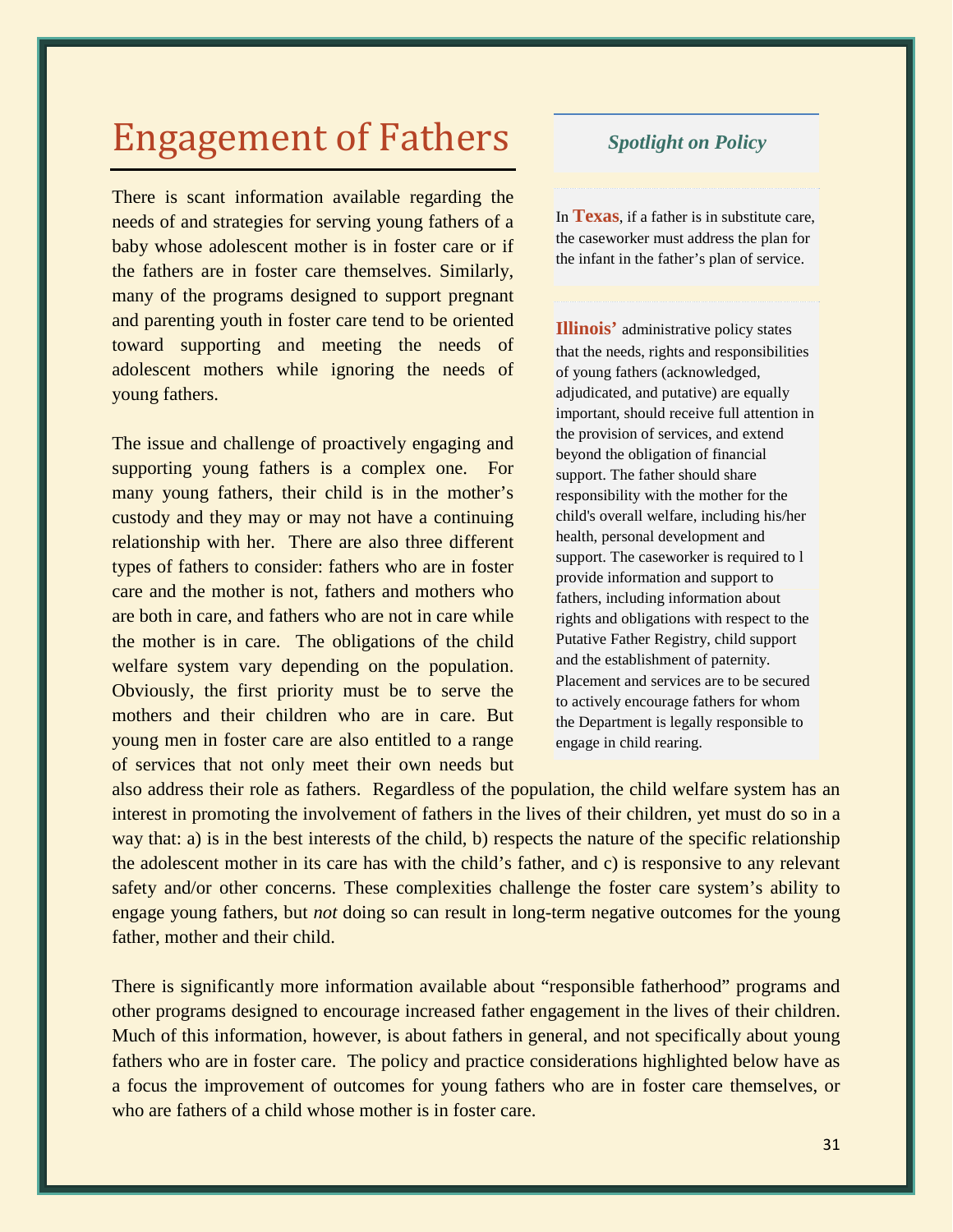#### **Recommendations**

#### **Ensure that father identification takes place as soon as the pregnancy is confirmed.**

When young men find out about the pregnancy and want to have a legally recognized relationship with the child, they must frequently go through a formal process of establishing paternity. Depending on the jurisdiction, this process can be confusing, cumbersome, and expensive – all of which are potential barriers to increased levels of father engagement in the lives of their children. Moreover, many of the fathers are not familiar with their legal rights and responsibilities. There are some programs in existence that support fathers in establishing paternity (both in terms of covering the financial cost and assistance with completing the process), familiarizing the fathers with their legal rights and responsibilities, as well as assisting them in assuming / adjusting to the roles and responsibilities of responsible fatherhood. Case workers should connect fathers to these programs regardless of whether they are in foster care or not. More such programs are needed, especially programs with staff who are familiar with and responsive to the particular experiences of adolescent parents in foster care.

While many child welfare agency staff acknowledge the challenge of accurately identifying fathers of children whose mothers are in foster care, there are some agencies that have developed thoughtful processes for doing so. For example, some have incorporated formal questions that gather information about the father and members of the paternal family into the initial screening and placement discussions. When doing so, staff members acknowledge that the purpose is neither to determine what the nature of a relationship between the mother and father should be nor to force a relationship. Rather, it is to ensure the mother and child's safety and well-being and to proactively support the engagement of the father with his child and, when appropriate, in the mother's continuing service planning discussions with the agency. Agencies should develop similar processes for fathers who are in the child welfare system. Caseworkers should be aware if a youth is a father and must then have the ability to connect him to services that support his engagement with his child. Agencies need to be open to engaging not only biological fathers, but also other father-like figures, including new boyfriends, uncles, grandfathers, etc.

#### **Ensure that staff promote the importance of father engagement.**

As mentioned above, agency staff with experience engaging fathers should make it clear to the mothers that their (staff) role is not to determine the nature of the relationship she has with the child's father, but to promote the healthy involvement of the father in his child's life, as well as the mother's life if that is her choice and it is safe to do so. Early discussions with the mother and the father clarify the ways in which the father will be involved, the nature and timing of visits, as well as the nature of his participation (if determined appropriate) in ongoing team/ service planning and decision making processes. Specific counseling and other learning opportunities should be made available to fathers who are both in foster care or out of care to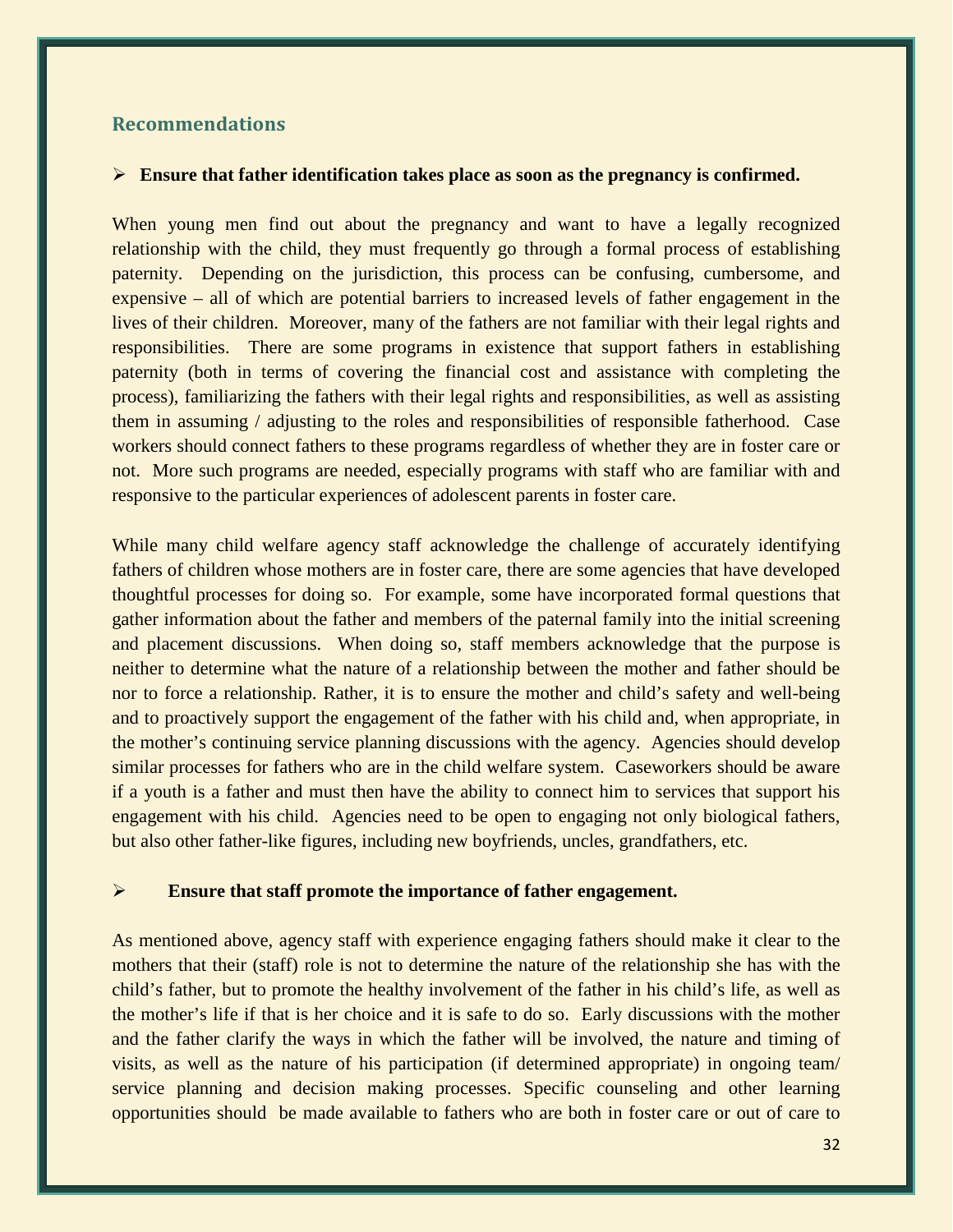assist him in understanding the ways in which he can be most supportive of both the child (with information about attachment, early learning and development processes, etc.), and the mother (again, to the extent safe and appropriate). Agencies that have developed deliberate father engagement strategies have made it clear that fathers are more likely to stay involved when they feel like the agency or organization staff are not only "open to" their involvement with the young mother and child, but are both welcoming *and* actively supportive of their continuing (albeit constructive) involvement.

## *Spotlight on Promising Programs*

#### **Father's Time Fatherhood Academy**

The intent and purpose of the Father's Time Fatherhood Academy is to systematically engage men in the embracement of values that are life-giving and life-sustaining, for the benefit of themselves and their families. It is a multicultural educational class for fathers and fathers-to-be, which teaches the basic fundamentals and essentials of fatherhood referred to as Life Values. Fathers are given the tools and the process to create their own personal visionary plans, which can be directly implemented in their homes and relationships.

#### **For more information**:

[http://www.cebc4cw.org/program/](http://www.cebc4cw.org/program/father-s-time-fatherhood-academy/detailed) [father-s-time-fatherhood](http://www.cebc4cw.org/program/father-s-time-fatherhood-academy/detailed)[academy/detailed;](http://www.cebc4cw.org/program/father-s-time-fatherhood-academy/detailed) [www.fatherstime.com](http://www.fatherstime.com/)

#### **Ensure that young fathers are connected to a full array of services.**

Young fathers share many of the developmental needs of young mothers. In this regard, adolescent fathers, whether or not in foster care, frequently need: access to academic enrichment supports while still in school; financial assistance for and support with getting connected to continuing / higher education programs; similar financial support for enrolling in career-oriented skills development and trade programs; support in locating and securing affordable and stable housing; as well as access to programs that develop independent living and other selfsufficiency skills. Young fathers also need access to information that builds their practical understanding of the developmental needs of young children and develops their skills as responsible and effective fathers. Caseworkers should have the tools to connect fathers in foster care or out of care to the full array of needed services and supports.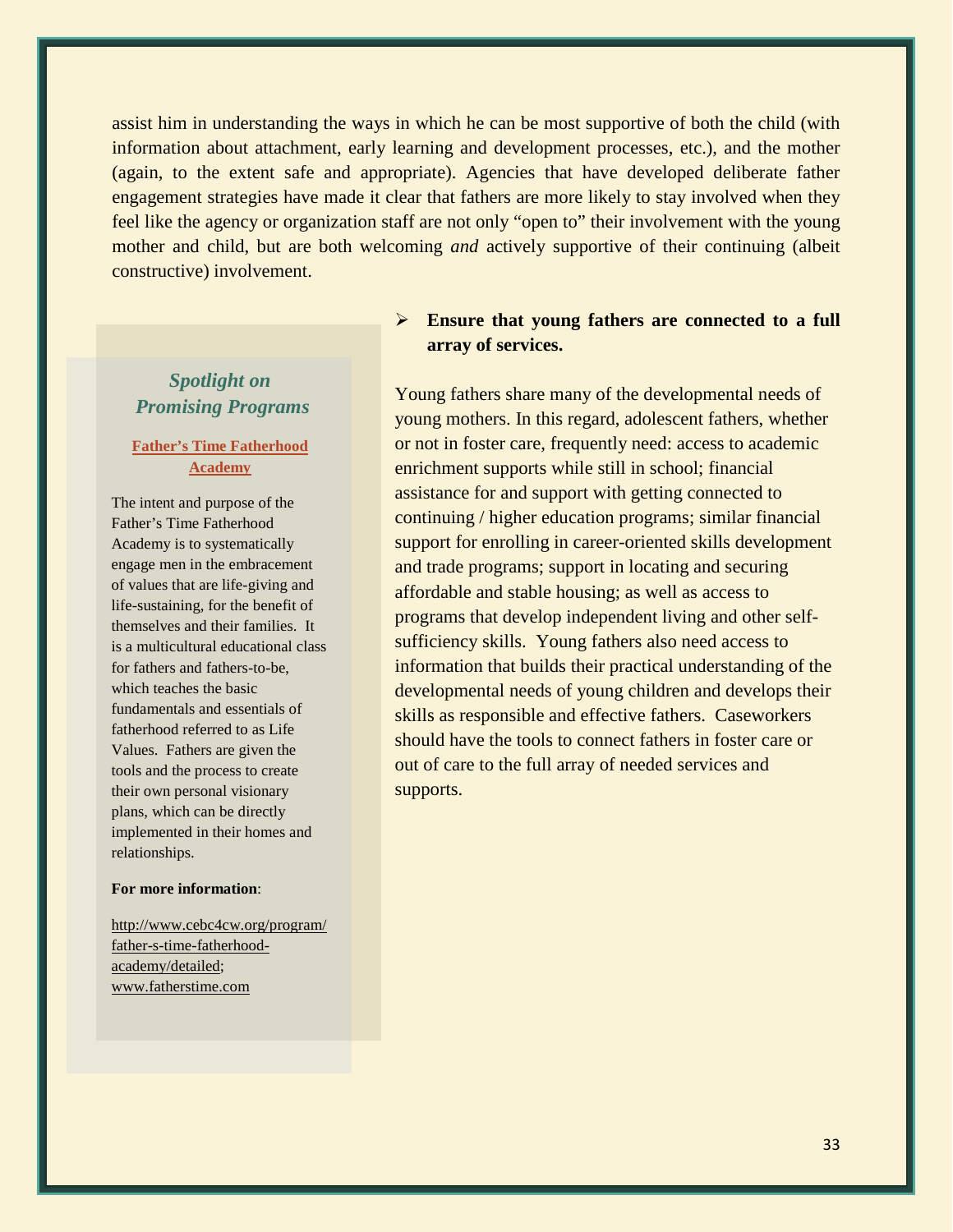#### **SELF-ASSESSMENT CHECKLIST: ENGAGEMENT OF FATHERS**

In using the following self-assessment checklist, jurisdictions are urged to evaluate whether they have adequate policies, programming, resources and accountability measures to ensure that each recommendation strategy is reaching all pregnant and parenting youth.

#### **Father identification takes place as soon as the pregnancy is confirmed.**

- $\Box$  Staff formalize a process for gathering information from mothers about their child's father.
- $\Box$  Young mothers, fathers, as well as professionals, are educated about the rights of fathers to be involved in the lives of their children.
- $\Box$  Fathers and mothers have easy-to-read information readily available about the formal process of establishing paternity.
- $\square$  Young men are connected with individuals/organizations that can assist them in completing the process of establishing paternity.
- $\Box$  Young males are asked whether they have any children upon entry into care or change of placement.

#### **Staff promote the importance of father engagement.**

- $\Box$  Staff and resource parents are trained on how to talk with young mothers about the important role of fathers in the development of young children.
- $\Box$  Staff and resource parents are trained on how to talk effectively with fathers about their relationship with their children, including their roles, rights and responsibilities.
- $\Box$  Staff are familiar with the various reasons fathers may not be engaged in the lives of their children.
- $\Box$  Staff develop and/or otherwise make available easy-to-read information resources that highlight the importance of fatherhood, and the critical role fathers play in the lives and development of their children.
- $\Box$  Staff create an environment that welcomes fathers, including the presence of men and fathers illustrated in posters, signs, and other visible images.
- $\Box$  Agencies and organizations have designated (and private) space available for staff to meet with fathers, both individually as well as with the mother as appropriate.
- $\Box$  Young mothers and fathers are educated about the importance of each of their roles in their child's life.

Staff develop and distribute "tip sheets" about the critical role of fathers in their child's development. Tip sheets use clear language, are easy-to-read and may include topics such as understanding the early years, constructive play with children, disciplining children, co-parenting, being a great dad, spending consistent time with children, among others.

#### **Young fathers are connected to a full array of services.**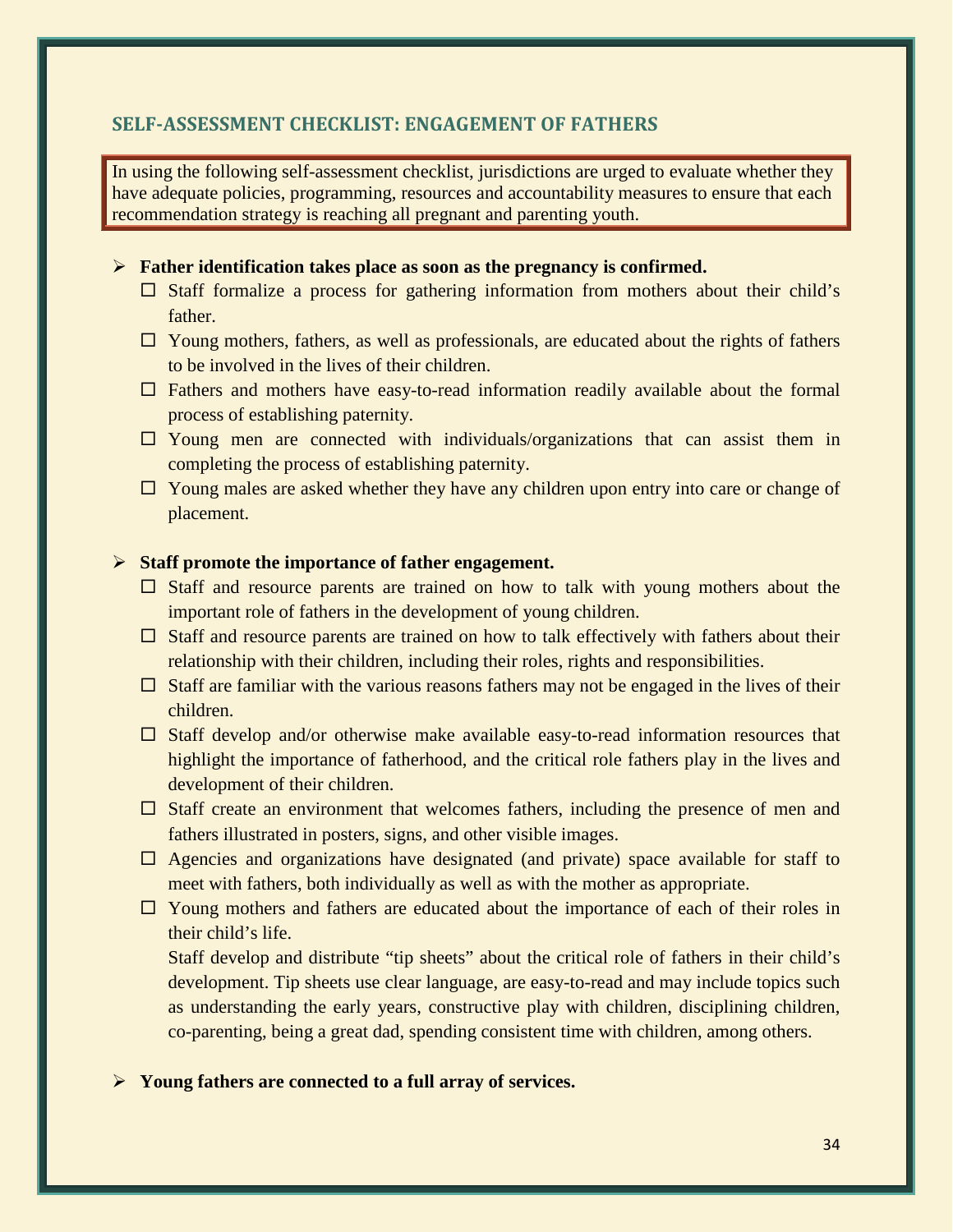- $\Box$  Staff identify and create a list of fatherhood programs that can be helpful in educating young fathers on appropriate child developmental milestones and meeting the child's socio-emotional needs, especially those which are familiar with the experiences of youth in foster care.
- $\Box$  Staff organize partnerships with appropriate community organizations, faith institutions and/or develop community coalitions to develop and support this work when specific programs are not available.
- $\Box$  Staff members are familiar with and provide information about other community resources and supports that are available to support those young fathers who are not in care.
- $\Box$  TANF and child support enforcement policies ensure do not inadvertently discourage father engagement.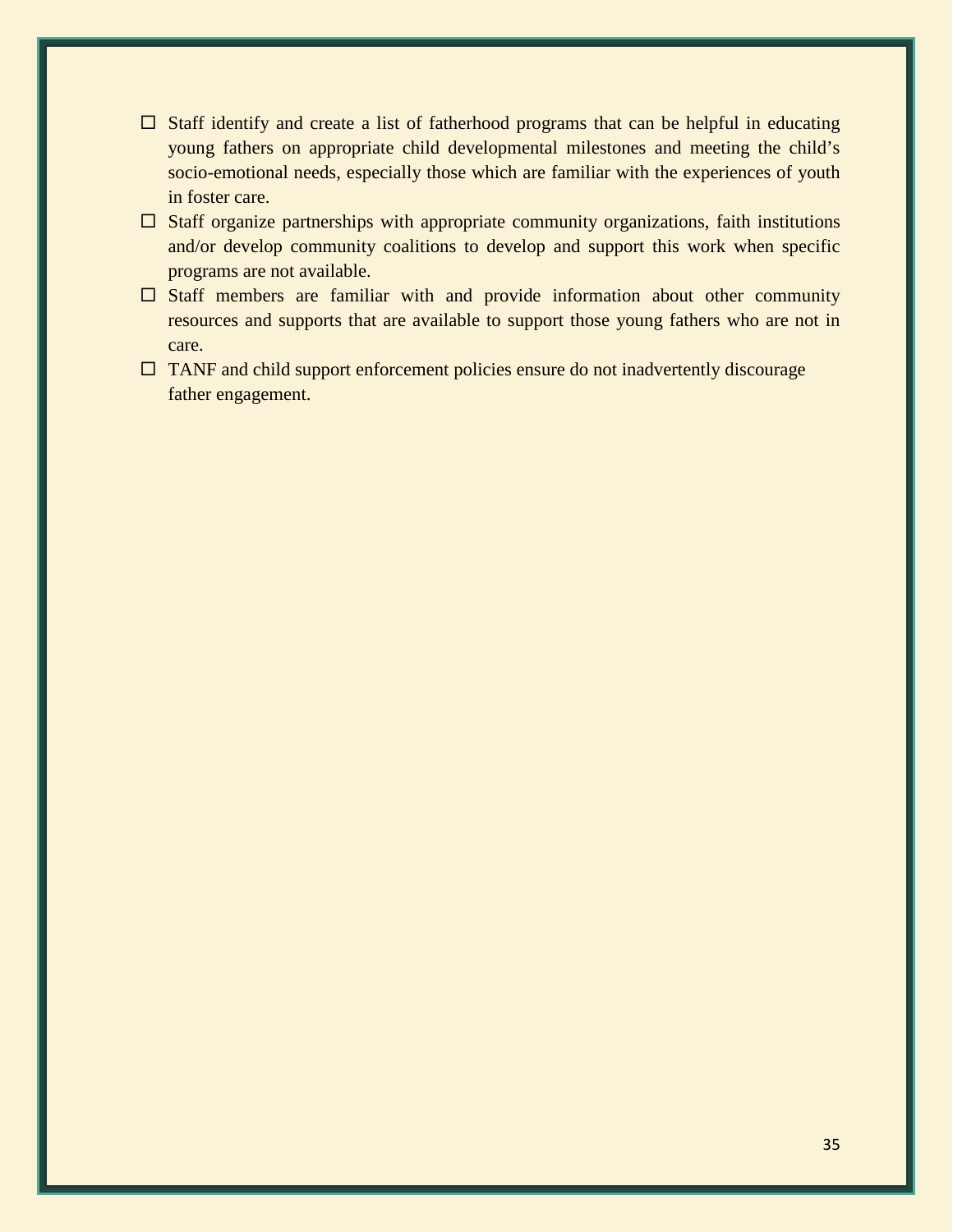# Appendix: Taking a Protective and Promotive Factors Approach to Supporting Pregnant and Parenting Youth

The Center for the Study of Social Policy (CSSP) has worked over the past ten years to help state partners and local programs adopt a protective factors approach to improving outcomes for young children and their families through its Strengthening Families™ Initiative. This initiative, currently active in over 30 states, mobilizes those working with young children and their families to help them build protective factors shown by research to be associated with reducing the likelihood of child abuse and neglect and improving the chances for optimal child development.

In addition to focusing on young children and their families, CSSP understands how critical it is to have a conceptual framework that reflects a development perspective; that is, one that incorporates age-related competencies across the lifespan and contextual characteristics. To this end, CSSP has developed a complementary framework to that of Strengthening Families™. The YouthThrive™ initiative, which is aimed at youth ages 11-24 and those working with youth in foster care, identifies protective and promotive factors shown by research to be associated both with reducing risk for this age group and fostering healthy development and well-being.

Pregnant and parenting youth in foster care may face numerous challenges which can undermine their own transition into adulthood and their confidence in their ability to be a good parent. For example:

- 1. Changes occurring during their own developmental stage may make them react more negatively and unproductively to the day-to-day stresses of being both an adolescent and a parent.
- 2. They may feel unfairly judged about their fitness to be a good parent.
- 3. They may have little knowledge about their own development as well as the developmental needs of their child and have access to few adult models who could help them build appropriate skills.
- 4. The experiences that resulted in them entering the child welfare system may disrupt their own family experience.
- 5. They may have few trusted others who could help them reflect on and understand their own experience within the child welfare system, as well as the impact of that experience on their parenting role.

A protective and promotive factors approach provides an important frame for addressing these challenges and providing needed special attention and support to pregnant and parenting youth in foster care. The following chart describes: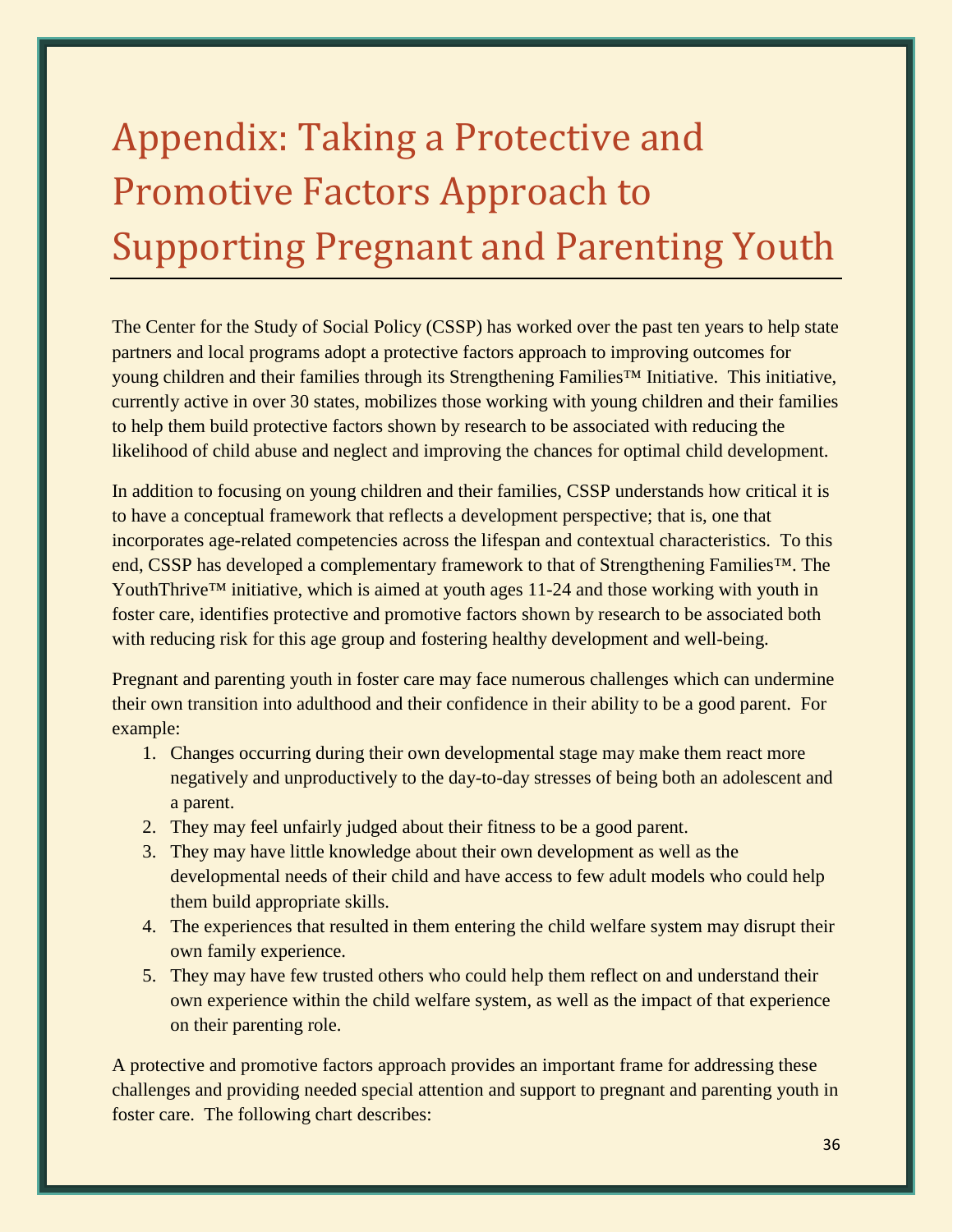- the protective and promotive factors common to both the Strengthening Families<sup>™</sup> Protective Factors framework and the YouthThrive™ framework, and
- **Examples of ways to build these protective and promotive factors in working with** pregnant and parenting youth in order to promote their own personal development and to help them have the facility to parent their young children effectively.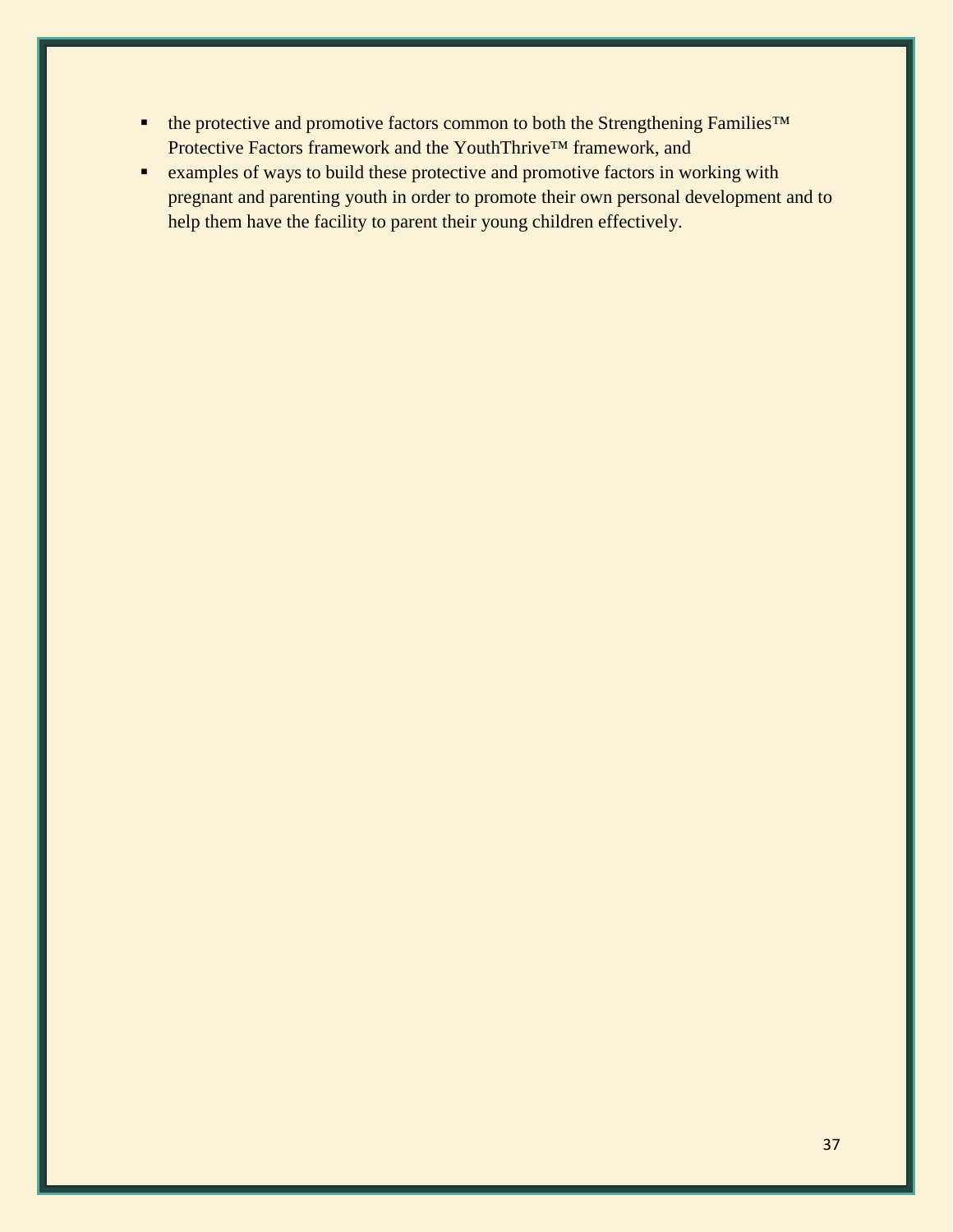| <b>Protective Factors</b>                                                                                                                                                                                                                       | <b>Examples of Ways to Build the Protective and</b><br><b>Promotive Factors to Promote Pregnant and</b><br><b>Parenting Youths' (PPY)</b><br><b>Personal Development</b>                                                                                                                                                                                                                                         | <b>Examples of Ways to Build the Protective and</b><br><b>Promotive Factors to Promote Pregnant and</b><br><b>Parenting Youths' (PPY)</b><br><b>Parenting Efficacy</b>                                                                                                                                                                                                                                                                              |
|-------------------------------------------------------------------------------------------------------------------------------------------------------------------------------------------------------------------------------------------------|------------------------------------------------------------------------------------------------------------------------------------------------------------------------------------------------------------------------------------------------------------------------------------------------------------------------------------------------------------------------------------------------------------------|-----------------------------------------------------------------------------------------------------------------------------------------------------------------------------------------------------------------------------------------------------------------------------------------------------------------------------------------------------------------------------------------------------------------------------------------------------|
| <b>Resilience:</b> The ability to respond flexibly<br>and productively to day-to-day stressors<br>and unexpected circumstances; to persevere<br>at difficult tasks; and to maintain hope,<br>optimism, and effort in the face of<br>challenges. | • Providing experiences for PPY that support the<br>development of self-confidence, self-compassion,<br>positive self-concept, and personal responsibility.<br>• Helping the PPY to identify and develop proactive<br>coping strategies.<br>• Encouraging the PPY to seek help when needed.                                                                                                                      | • Identifying proactive ways for the PPY to manage stress<br>(e.g., taking a walk with the baby in a stroller).<br>Encouraging the PPY to finish high school or get a GED<br>in order to get additional education or training that will<br>enable the future to be brighter for the youth and the<br>child.                                                                                                                                         |
| <b>Social Connections:</b> The network of caring<br>family members, friends, and trusted others<br>who you can turn to for advice, support,<br>and assistance.                                                                                  | • Helping PPY to establish healthy, supportive, caring<br>relationships with adults who can provide positive advice<br>and promote high expectations.                                                                                                                                                                                                                                                            | • Helping PPY to develop and sustain social networks that<br>are supportive of their parenting status and can provide<br>assistance and positive norms around their parenting<br>role.                                                                                                                                                                                                                                                              |
| <b>Knowledge of Development: The</b><br>understanding and appreciation of typical<br>milestones associated with different stages<br>of development, as well as ways to promote<br>healthy outcomes.                                             | • Helping PPY to acquire accurate information and<br>understandings about healthy youth development and<br>well-being.<br>• Helping the PPY to identify and reflect on their own<br>strengths.                                                                                                                                                                                                                   | Encouraging the PPY to reflect on how their own<br>experiences as a child influence their parenting.<br>Helping the PPY to identify reliable resources (e.g.,<br>people, websites, classes) to turn to for parenting and<br>child development advice.                                                                                                                                                                                               |
| <b>Concrete Support:</b> The availability of<br>crisis intervention and skill building<br>services and resources at the time when you<br>need them.                                                                                             | • Providing opportunities for PPY to have additional skill<br>building (e.g., tutoring, counseling) and<br>psychoeducational assistance (e.g., cognitive, behavioral<br>and academic assessment and services).<br>• Ensuring that crisis assistance is available (e.g., mental<br>health, substance abuse, intimate partner violence, health,<br>housing, workforce development, legal, recreation,<br>respite). | Ensuring that appropriate services are in place to support<br>the developmental needs of both the youth and their<br>young child.<br>• Having discussions about the basic services a young<br>child needs to maintain good heath and development.<br>• Helping the PPY to learn skills to navigate service<br>systems and to serve as an advocate to ensure their child<br>has what they need, now and once they leave the child<br>welfare system. |
| <b>Developmental Competencies: The ability</b><br>to engage and master age-appropriate tasks<br>associated with different domains of<br>development                                                                                             | • Providing experiences that enable PPY to develop self-<br>regulation and to learn impulse control.<br>• Providing experiences that build critical thinking,<br>planning, decision-making, conflict-resolution and<br>communication skills.<br>• Providing experiences that will enable PPY to feel<br>positive emotions (e.g., joy, optimism, faith).                                                          | • Encouraging the PPY to provide consistent, warm, and<br>affectionate care.<br>• Helping PPY to learn to provide responsive care by<br>matching their caregiving with the child's needs.<br>• Helping PPY to learn ways to teach their child to express<br>their feelings with words, to develop self-regulation, and<br>to learn to interact positively with others.                                                                              |